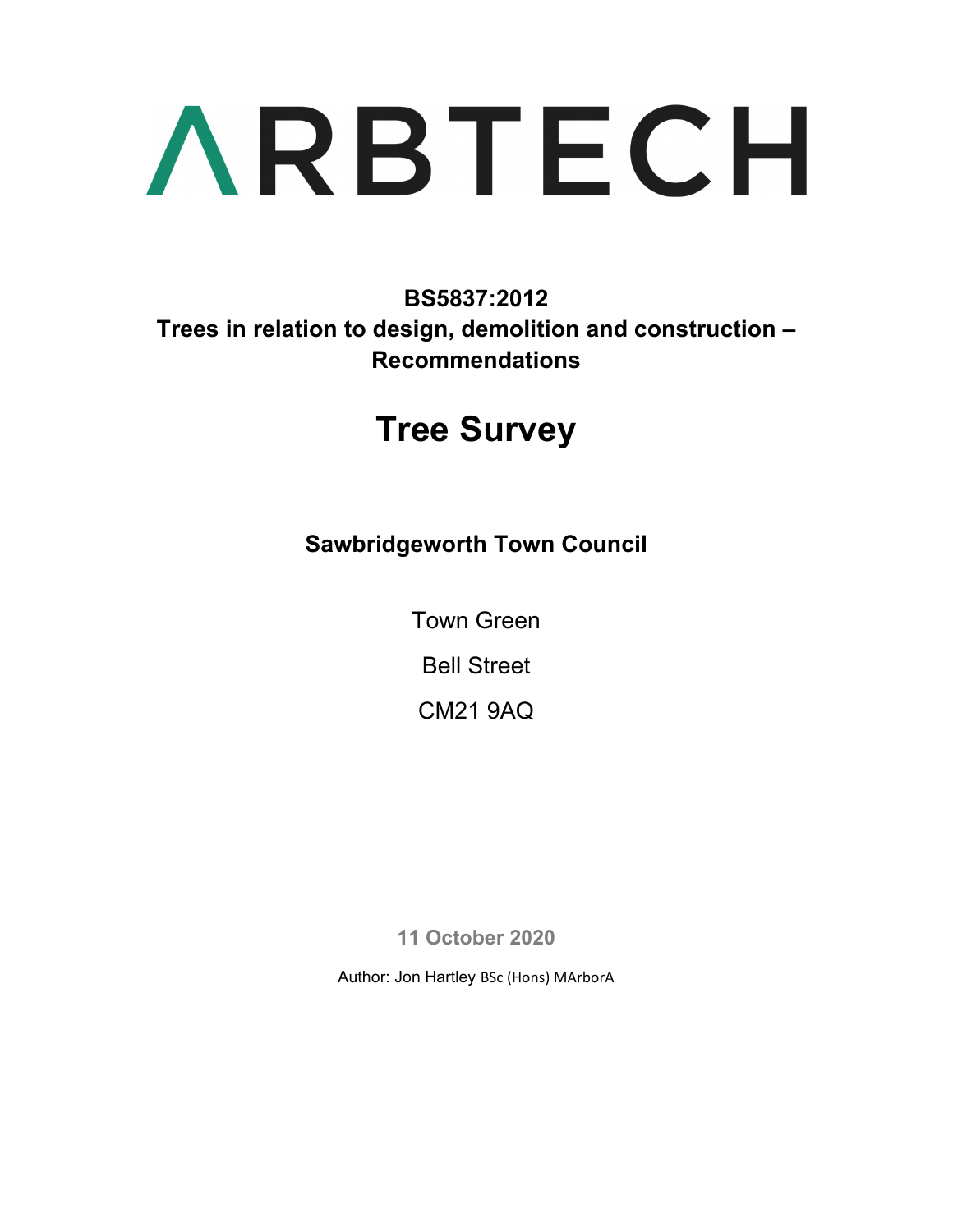#### **Introduction**

Arbtech Consulting Limited (Arbtech) received written instruction on 15 September 2020 from Sawbridgeworth Town Council to attend Town Green, Bell Street, CM21 9AQ (site) to undertake an arboricultural survey a to BS5837:2012 guidance to assess trees, hedges and major shrub groups growing on and within influencing distance of the site and to produce a Schedule of trees, Tree Constraints Plan, Arboricultural Impact Assessment , Arboricultural Method Statement and Tree Protection Plan.

I am Jon Hartley, an arboricultural surveyor at Arbtech Consulting Ltd. I undertook the tree survey on 07 October 2020 and subsequently, have produced this summary of my findings.

I passed the RFS Certificate of Arboriculture in 2000 after a short time working in the industry. During a six-year spell in Australia, I passed the Australian Qualifications Framework (AQF) level 5 Diploma in arboriculture. I also now hold a BSc (Hons) degree in Arboriculture and Urban Forestry and the obligatory LANTRA Professional Tree Inspector certification. I benefit from professional industry experience spanning 20 years. I have professional memberships with the Consulting Arborist Society and the Arboricultural Association and an associate membership with the Institute of Chartered Foresters.

The advice below and appended is underwritten by our Professional Indemnity insurance for the business practice of Arboricultural Consultancy in the sum of one million Pounds Sterling in each and every claim.

| Document                     | Reference No.       |
|------------------------------|---------------------|
| <b>Topographical Survey</b>  | <b>THESU-J-0023</b> |
| LPA pre-app comments         | N/A                 |
| British Standard 5837:2012   | "BS5837"            |
| <b>Tree Survey Schedule</b>  | Arbtech TS 01       |
| <b>Tree Constraints Plan</b> | Arbtech TCP 01      |

#### **Table 1: Documents referred to.**

#### Tree Survey

Survey: An arboricultural survey to BS5837 of all trees within impacting distance of the site was undertaken by Sawbridgeworth Town Council on 07 October 2020.

During the survey, I categorised the trees using "Table  $1 -$  Cascade chart for tree quality assessment" of the BS5837:2012 (see Appendix 1).

A total of 31No. individual trees were surveyed. Details for each of the trees surveyed are provided in the Schedule of Trees (see Appendix 2).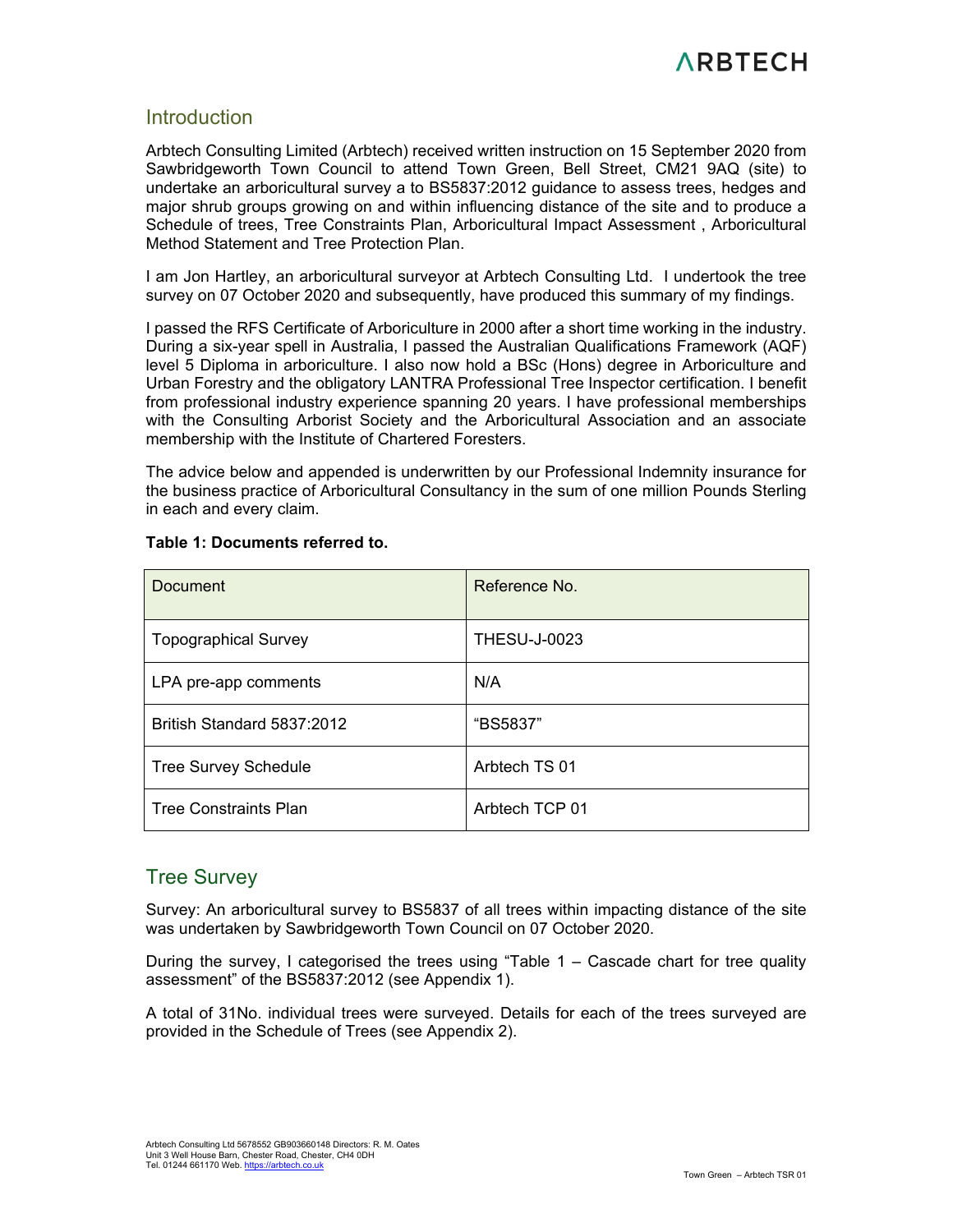#### **Table 2: Documents upon which this tree survey has been based.**

| Document                | Originator | Reference Number    | Title                   |
|-------------------------|------------|---------------------|-------------------------|
| Topographical<br>Survey | ГSН        | <b>THESU-J-0023</b> | Topographical<br>Survey |

Limitations: The survey was made at ground level using visual observation only. Detailed examinations, such as climbing inspections and decay detection equipment were not employed, though may form part of the survey's management recommendations. Measurements were taken using specialist tapes, laser and GPS devices. Where this was not possible, measurements are estimated.

Scope: Pre-development tree surveys make arboricultural management recommendations based exclusively upon the individual tree or group of trees condition relative to their present context (*i.e. not in relation to the proposed development*).

Legal Status: No statutory protection check has been performed. BS5837 does not draw any distinction between trees subject to statutory protection, such as a Tree Preservation Order ("TPO"), and those trees without. This is principally because a detailed planning consent overrides any TPO protection. Consequently, we do not seek to offer any comparison between or infer any difference in the quality or importance of TPO trees and other trees.

\* For more information on the surveyed trees please see Arbtech Consulting Ltd, Tree Survey Schedule (Appendix 1), Tree Survey Report and Tree Constraints Plan.

#### **Site description**

Area of public access amenity space between car park and high street with seating and tree cover.



**Figure 1: Aerial Image of Approximate Site Boundary (Google Earth)**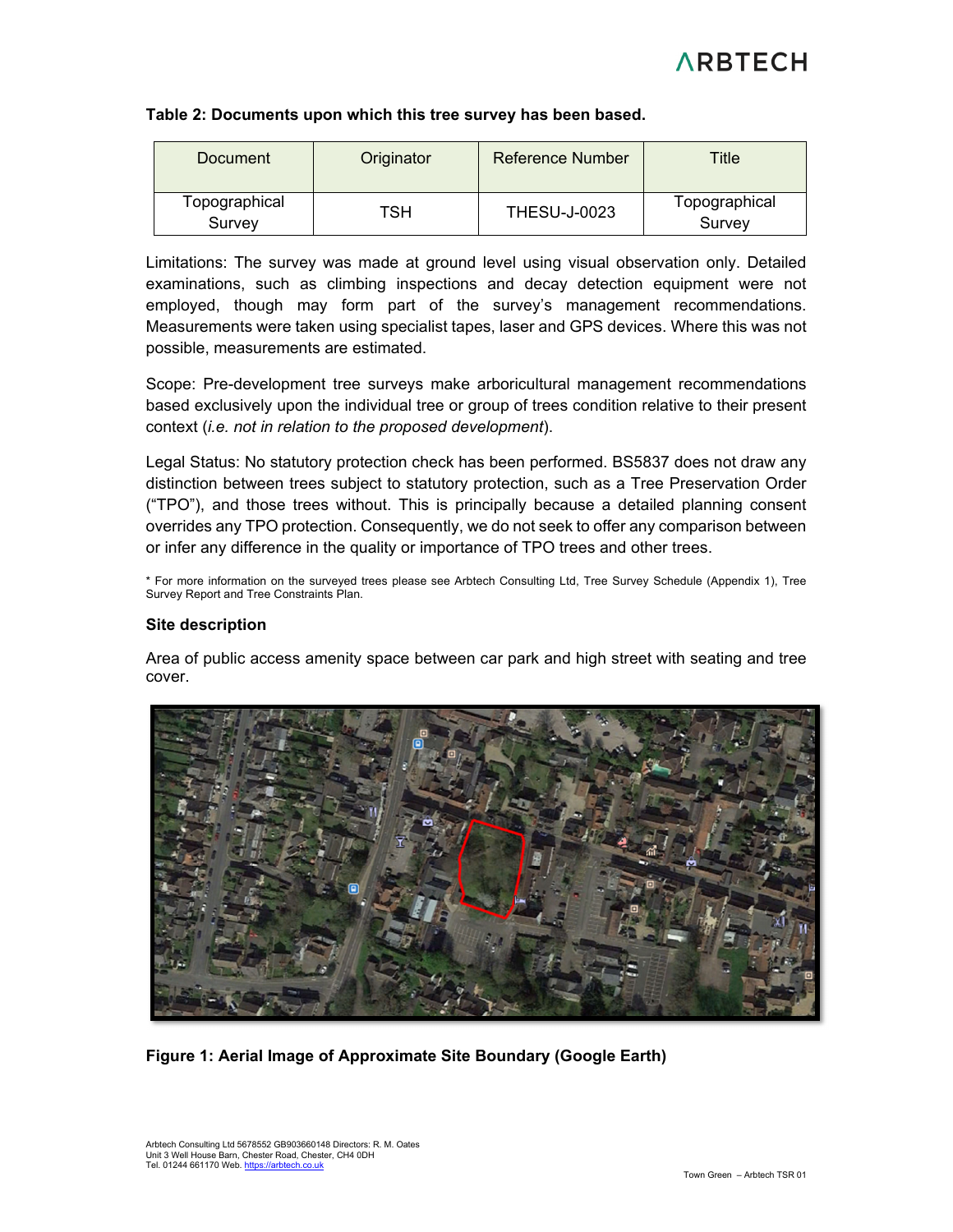It is proposed to redevelop the site to 'Create an area of social intercourse and a venue for town event.'

It is likely that arboricultural impacts can be addressed with arboricultural methodology or minor amendments to the proposal.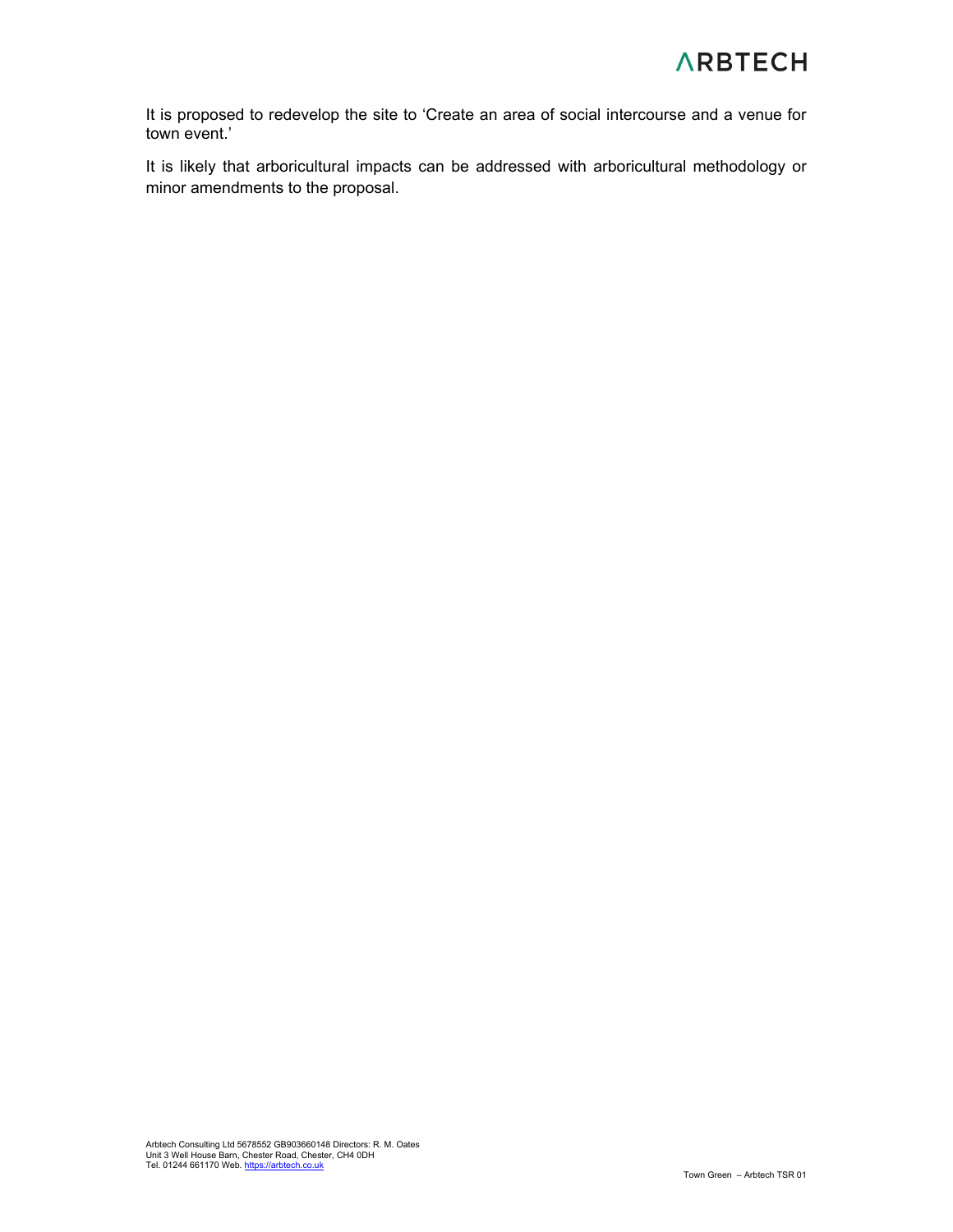

*This content is for educational and informative purposes, so parts of it are reproduced with the kind permission of BSI Global.*

#### BS5837:2012 Scope

This standard recognises that there can be problems for development close to existing trees which are to be retained, and of planting trees close to existing structures. This standard sets out to assist those concerned with trees in relation to construction to form balanced judgements. It does not set out to put arguments for or against development, or for the removal or retention of trees. Where development, including demolition, is to occur, the standard provides guidance on how to decide which trees are appropriate for retention, on the means of protecting these trees during development, including demolition and construction work, and on the means of incorporating trees into the developed landscape.

#### **Methodology**

The methodology used to assess the trees was the British Standard 5837:2012 'Trees in Relation to Construction' tree survey method. The aim of the survey is to establish which trees are moderate and good quality; suitable for retention and justifying protection. And, which trees are low or poor quality; either undesirable or unsuitable to retain and protect.

The tree survey includes all trees included in the land survey red line boundary plan, as well as any that may have been missed, and it should categorize trees or groups of trees, including woodlands for their quality and value within the existing context, in a transparent, understandable and systematic way. Where the arboriculturist has deemed it appropriate, the trees have been tagged with small metal or plastic tags, placed as high as is convenient on the stem of each tree.

Whilst master plan proposals for the development of the site might be available, the trees have been surveyed without taking these into consideration. All detailed design work on site layout should take into consideration the results of the tree survey (and the TCP).

Trees forming groups and areas of woodland (including orchards, wood pasture and historic parkland) are identified and considered as groups where the arboriculturist has determined that this is appropriate, particularly where they contain a variety of species and age classes that could aid long-term management. It is often expedient to assess the quality and value of such groups of trees as a whole, rather than as individuals. However, an assessment of individuals within any group has been undertaken if they are open-grown or if there is a need to differentiate between them.

The quality and value of each tree or group of trees has been recorded by allocating it to one of the four categories:  $A, B, C$ , or U (highest to lowest quality respectively). The categories are differentiated on the tree survey plan by colour, or by suffixing the category adjacent to the tree identification number on the TCP.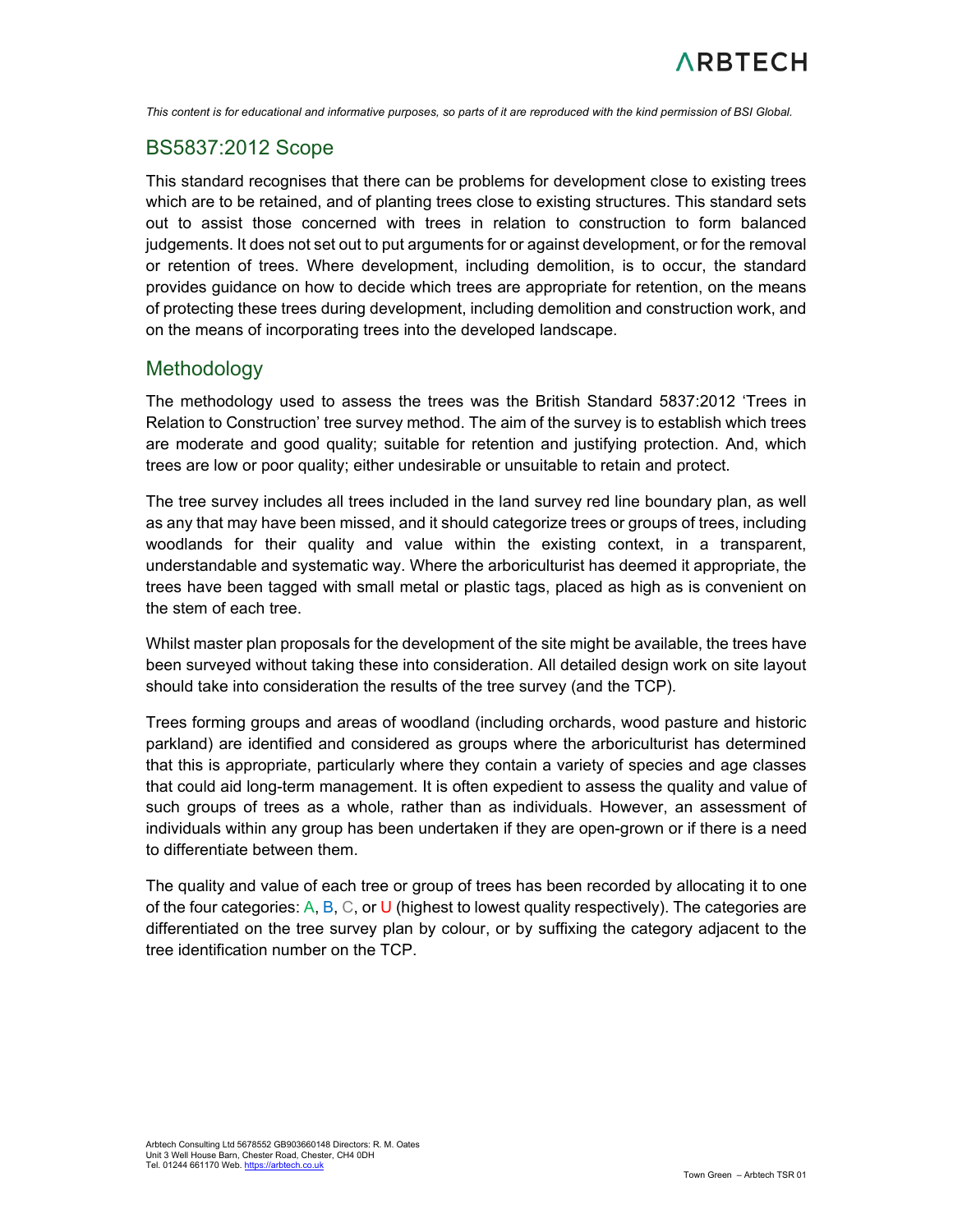The survey schedule lists all the trees or groups of trees. The following information is also provided:

- I. reference number (to be recorded on the tree survey plan);
- II. species (common or scientific names);
- III. height in meters (m);
- IV. stem diameter in millimetres (mm) at 1.5 m above adjacent ground level or immediately above the root flare for multi-stemmed trees;
- V. branch spread in meters taken at the four cardinal compass points;
- VI. height of crown clearance above adjacent ground level in meters (m);
- VII. age class (Newly planted, Young, Semi-mature, Early mature, Mature, Over mature);
- VIII. physiological condition (e.g. good, fair, poor, decline and dead);
- IX. structural condition (e.g. good, fair, poor and ivy);
- X. preliminary management recommendations, including further investigation of suspected defects that require more detailed assessment and potential for wildlife habitat; and
- XI. The retention category referring to the quality and useful contribution in years; **U** = <10yrs; **A** = >40yrs; **B** = >20yrs; **C** = >10yrs. The retention subcategory referring to the type of amenity;  $1 =$  Arboricultural;  $2 =$  Landscape;  $3 =$  Cultural including conservation (see Table 1 Cascade chart for tree quality assessment).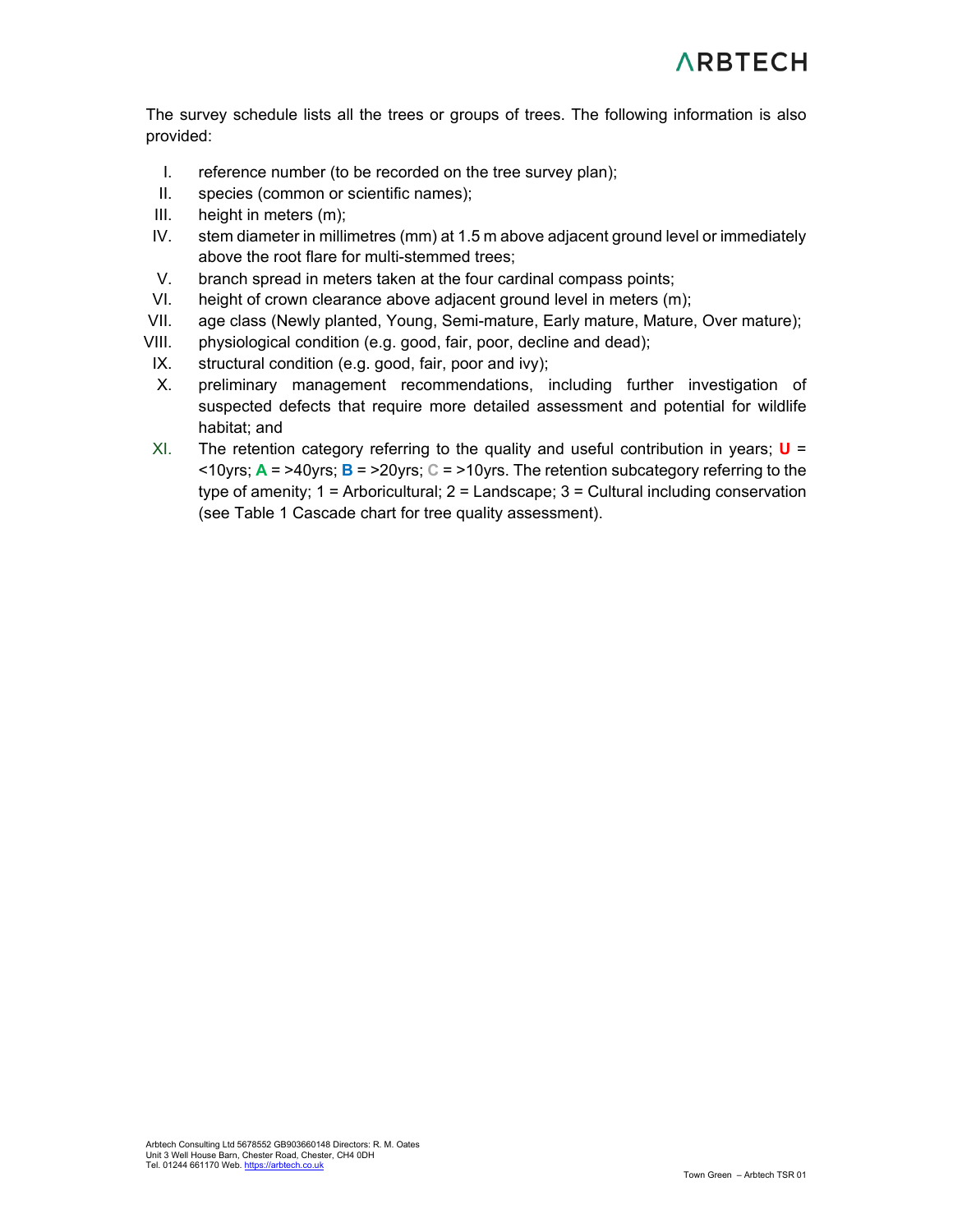#### **Definitions**

#### **Arboriculturist**

An arboriculturist (or arboricultural consultant) is a person who has, through relevant education, training and experience, gained recognized qualifications and expertise in the field of trees in relation to construction.

#### Tree Survey

A tree survey should be undertaken by an arboriculturist and should record information about the trees on a site independently of and prior to any specific design for development. As a subsequent task, and with reference to a design or potential design, the results of the survey should be included in the preparation of a tree constraints plan, which should be used to assist with site layout design.

#### Tree Constraints Plan

A TCP is a plan, typically delivered as an AutoCAD drawing (.dxf or .dwg file format), prepared by an arboriculturist for the purposes of layout design showing the root protection area and representing the effect that the mature height and spread of retained trees will have on layouts through shade, dominance, etc.

#### Root Protection Area

An RPA is a layout design tool indicating the area surrounding a tree that contains sufficient rooting volume to ensure the survival of the tree, shown in plan form in m².

#### Construction Exclusion Zone (also termed Tree Protection Zone)

A construction exclusion or tree protection zone is an area based on the RPA (in  $m<sup>2</sup>$ ), identified by an arboriculturist, to be protected during development, including demolition and construction work, by the use of barriers and/or ground protection fit for purpose to ensure the successful long-term retention of a tree.

#### Arboricultural Impact Assessment

This is a study, undertaken by an arboriculturist, to identify, evaluate and possibly mitigate the extent of direct and indirect impacts on existing trees that may arise as a result of the implementation of any site layout proposal.

#### Tree Protection Plan

A TPP is a plan, typically delivered as an AutoCAD drawing (.dwg file format), prepared by an arboriculturist showing the finalized layout proposals, tree retention and tree and landscape protection measures detailed within the arboricultural method statement, which can be shown graphically.

#### Arboricultural Method Statement

This is a methodology for the implementation of any aspect of development that has the potential to result in loss of or damage to a tree. The AMS is likely to include details of an onsite tree protection monitoring regime.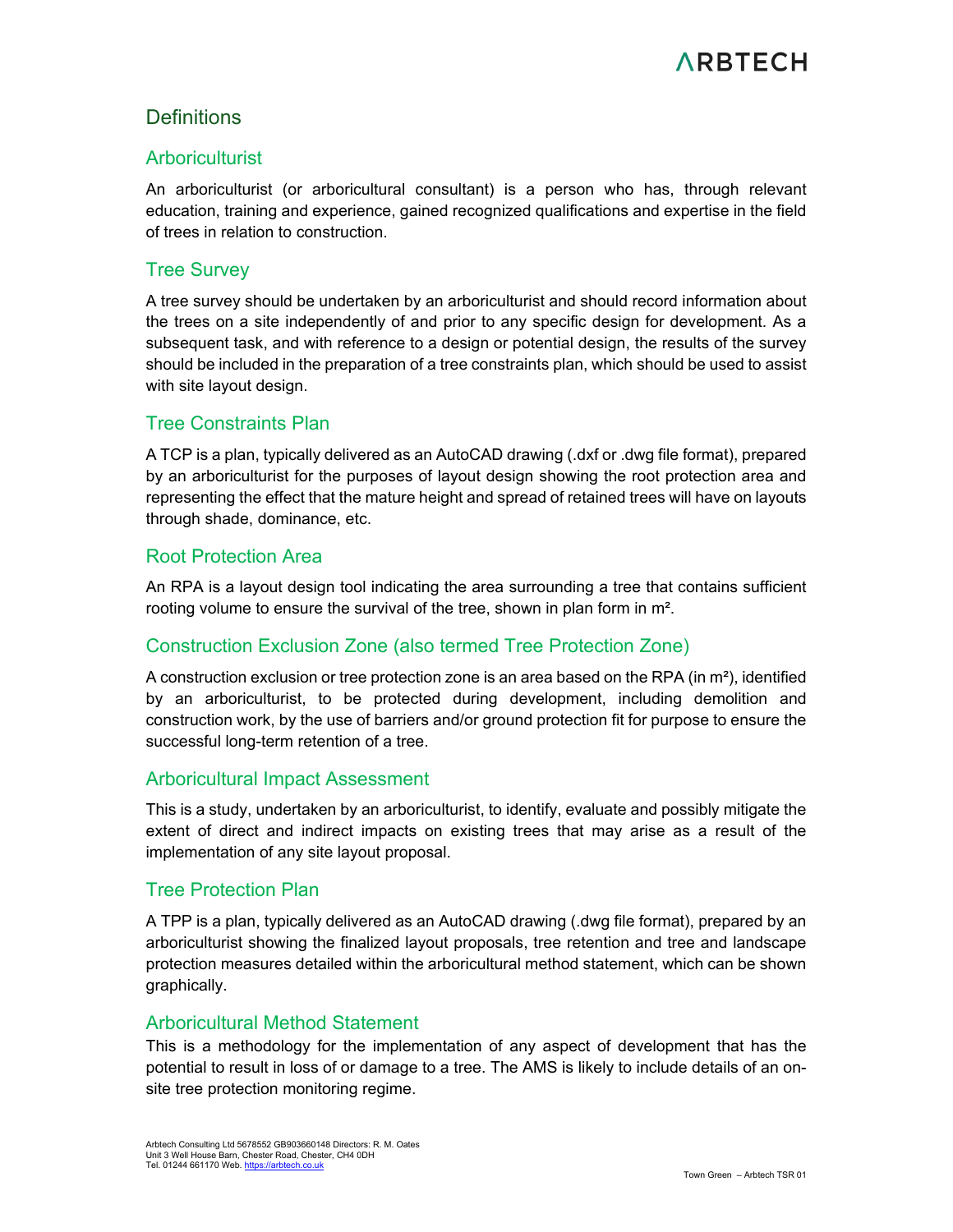#### Recommendations

We have not seen the proposed scheme and make the following recommendation to ensure that there are no irrevocable issues to the proposed retained trees and so that no conditions relating to arboriculture are attached to any planning consent secured; obtain an arboricultural report to include:

- a) An arboricultural impact assessment (AIA);
- b) An arboricultural method statement (AMS); and
- c) A tree protection plan drawing (TPP).

#### Limitations

Trees were inspected from using visual observation from ground level only. Trees were not climbed or inspected below ground level. Inaccessible trees will have best estimates made about the location, physical dimensions and characteristics. Trees have been grouped where BS5837 guides us that it is expedient to do so. Trees have been excluded from the survey if they are found by us to be sufficiently far away from the proposed developable area or if they are outside of the red line boundary plan showing the expectations of our Client for the extent of the survey. BS5837 does not draw any distinction between trees subject to statutory protection, such as a Tree Preservation Order ("TPO"), and those trees without. This is principally because a detailed planning consent overrides any TPO protection. Consequently, we do not seek to offer any comparison between or infer any difference in the quality or importance of TPO trees and other trees.

#### Appendices

The following documents were released to the Client as appendices to this report:

- Survey Schedule (.pdf)
- Tree Constraints Plan drawing (.dwg/.dxf & .pdf)

If you require clarification of information contained herein, please do not hesitate to contact us via 01244 660558.

Yours Sincerely,

Jon Hartley BSc (Hons) MArborA Senior Consultant

07860951396 01227373287 jh@arbtech.co.uk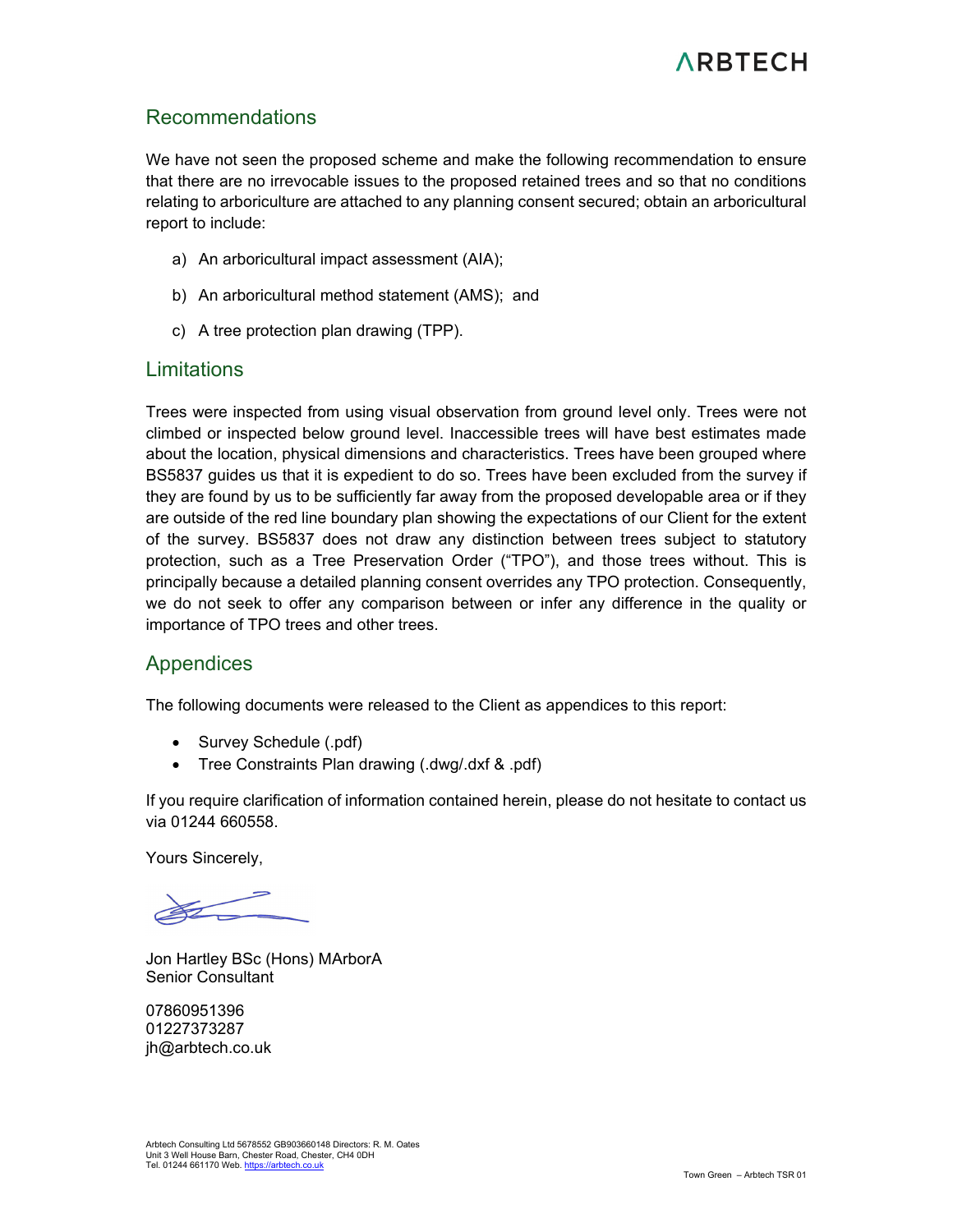Appendix 1: Table 1 Cascade chart for tree quality assessment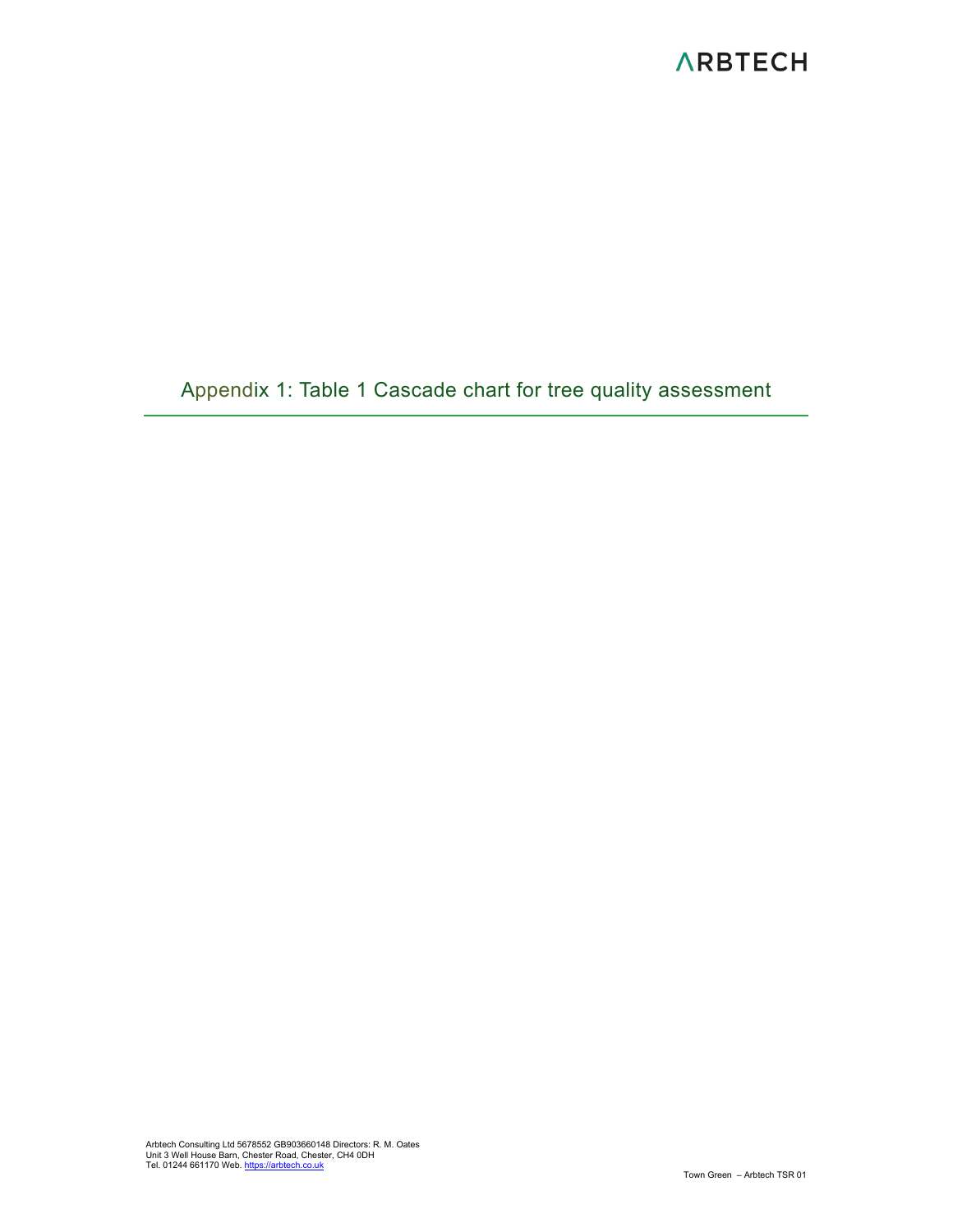#### **BS5837:2012 Trees in relation to design, demolition and construction – Recommendations**

**Table 1 Cascade chart for tree quality assessment** 

| <b>Category and definition</b>                                                                                                                                                 | Criteria (including subcategories when appropriate                                                                                                                                                                                                                                                                                                                                                                                                                                                                                                                                                                                                                                                                                |                                                                                                                                                                                                                                                                                  |                                                                                                                                                 | <b>Identification on</b><br>plan |  |  |  |  |  |  |  |  |  |
|--------------------------------------------------------------------------------------------------------------------------------------------------------------------------------|-----------------------------------------------------------------------------------------------------------------------------------------------------------------------------------------------------------------------------------------------------------------------------------------------------------------------------------------------------------------------------------------------------------------------------------------------------------------------------------------------------------------------------------------------------------------------------------------------------------------------------------------------------------------------------------------------------------------------------------|----------------------------------------------------------------------------------------------------------------------------------------------------------------------------------------------------------------------------------------------------------------------------------|-------------------------------------------------------------------------------------------------------------------------------------------------|----------------------------------|--|--|--|--|--|--|--|--|--|
| Trees unsuitable for retention (see Note)                                                                                                                                      |                                                                                                                                                                                                                                                                                                                                                                                                                                                                                                                                                                                                                                                                                                                                   |                                                                                                                                                                                                                                                                                  |                                                                                                                                                 |                                  |  |  |  |  |  |  |  |  |  |
| Category U<br>Those in such a condition that<br>they cannot realistically be<br>retained as living trees in the<br>context of the current land use<br>for longer than 10 years | • Trees that have serious, irremediable, structural defect, such that their early loss is expected due to collapse, including those that will<br>become unviable after removal of other category U trees (e.g. where, for whatever reason, the loss of companion shelter cannot be mitigated<br>by pruning)<br>• Trees that are dead or are showing signs of significant, immediate, and irreversible overall decline<br>• Trees infected with pathogens of significance to the health and/or safety of other trees nearby, or very low quality trees suppressing<br>adjacent trees of better quality<br>NOTE Category U trees can have existing or potential conservation value which might be desirable to preserve; see 4.5.7. |                                                                                                                                                                                                                                                                                  |                                                                                                                                                 |                                  |  |  |  |  |  |  |  |  |  |
|                                                                                                                                                                                | 1 Mainly arboricultural qualities                                                                                                                                                                                                                                                                                                                                                                                                                                                                                                                                                                                                                                                                                                 | 2 Mainly landscape qualities                                                                                                                                                                                                                                                     | 3 Mainly cultural values, including<br>conservation                                                                                             |                                  |  |  |  |  |  |  |  |  |  |
| Trees to be considered for retention                                                                                                                                           |                                                                                                                                                                                                                                                                                                                                                                                                                                                                                                                                                                                                                                                                                                                                   |                                                                                                                                                                                                                                                                                  |                                                                                                                                                 |                                  |  |  |  |  |  |  |  |  |  |
| <b>Category A</b><br>Trees of high quality with an<br>estimated remaining life<br>expectancy of at least 40 years                                                              | Trees that are particularly good examples of<br>their species, especially if rare or unusual; or<br>those that are essential components of<br>groups or formal or semi-formal<br>arboricultural features (e.g. the dominant<br>and/or principal trees within an avenue)                                                                                                                                                                                                                                                                                                                                                                                                                                                           | Trees, groups or woodlands of particular visual<br>importance as arboricultural and/or landscape<br>features                                                                                                                                                                     | Trees, groups or woodlands of significant<br>conservation, historical, commemorative<br>or other value (e.g. veteran trees or wood-<br>pasture) | Light green                      |  |  |  |  |  |  |  |  |  |
| <b>Category B</b><br>Trees of moderate quality<br>with an estimated remaining life<br>expectancy of at least 20 years                                                          | Trees that might be included in category A,<br>but are downgraded because of impaired<br>condition (e.g. presence of significant though<br>remedial defects, including unsympathetic<br>management and storm damage), such that<br>they are unlikely to be suitable for retention<br>of beyond 40 years; or trees lacking the<br>special quality necessary to merit the<br>category A designation                                                                                                                                                                                                                                                                                                                                 | Trees present in numbers, usually growing as<br>groups or woodlands, such that they attract a<br>higher collective rating than they might as<br>individuals; or trees occurring as collectives but<br>situated so as to make little visual contribution<br>to the wider locality | Trees with material conservation or other<br>cultural value                                                                                     | Mid blue                         |  |  |  |  |  |  |  |  |  |
| Category C<br>Trees of low quality with an<br>estimated remaining<br>expectancy of at least 10 years,<br>or young trees with a stem<br>diameter below 150mm                    | Unremarkable trees of very limited merit or<br>such impaired condition that they do not<br>qualify in higher categories                                                                                                                                                                                                                                                                                                                                                                                                                                                                                                                                                                                                           | Trees present in groups or woodlands, but<br>without this conferring on them significantly<br>greater collective landscape value; and/or trees<br>offering low or only temporary/transient<br>landscape value                                                                    | Trees with no material conservation or<br>other cultural value                                                                                  | Grev                             |  |  |  |  |  |  |  |  |  |

*This content is for educational and informative purpose and has been reproduced with the kind permission of BSI Global*

Arbtech Consulting Ltd 5678552 GB903660148 Directors: R. M. Oates Unit 3 Well House Barn, Chester Road, Chester, CH4 0DH Tel. 01244 661170 Web. https://arbtech.co.uk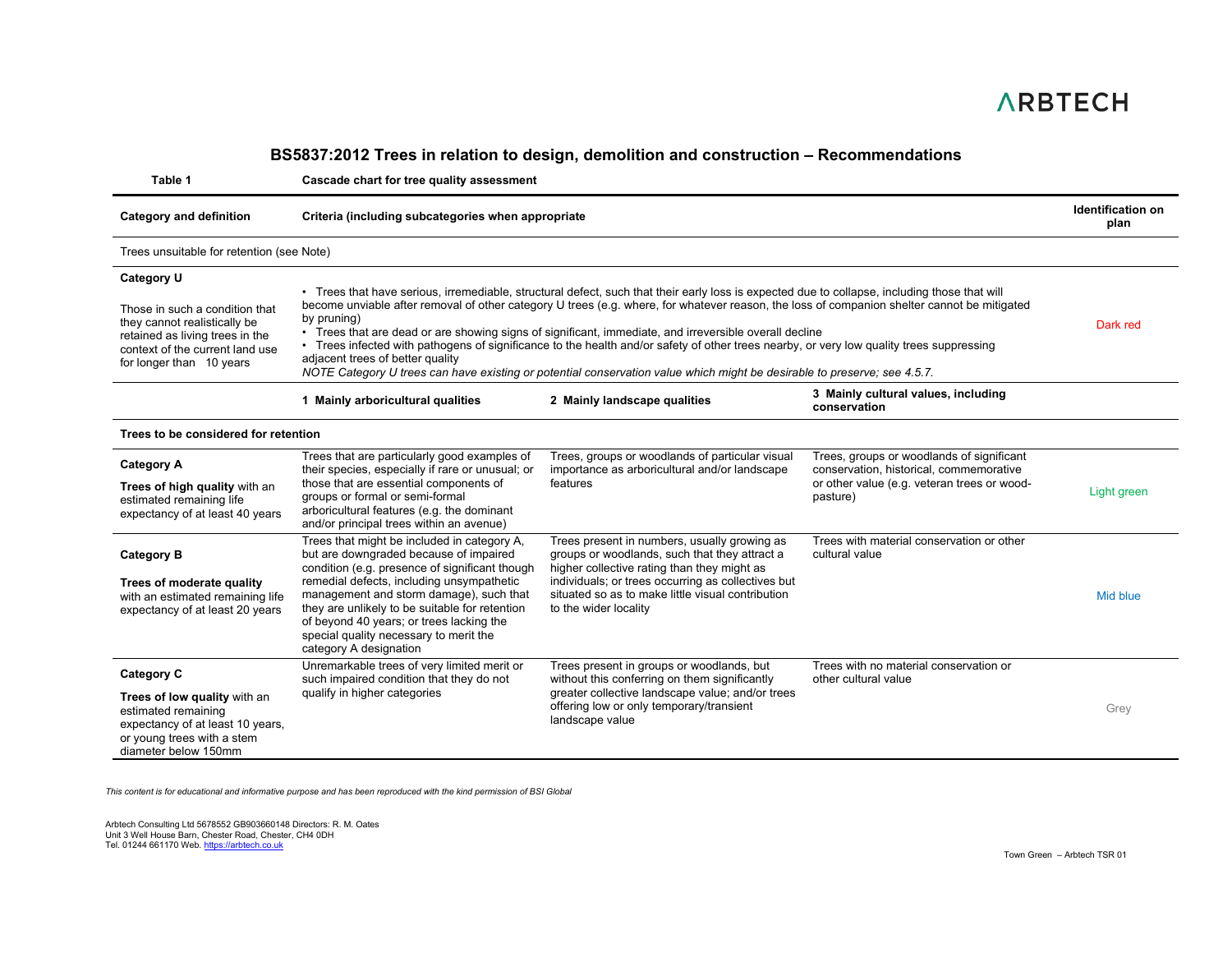Appendix 2: Schedule of Trees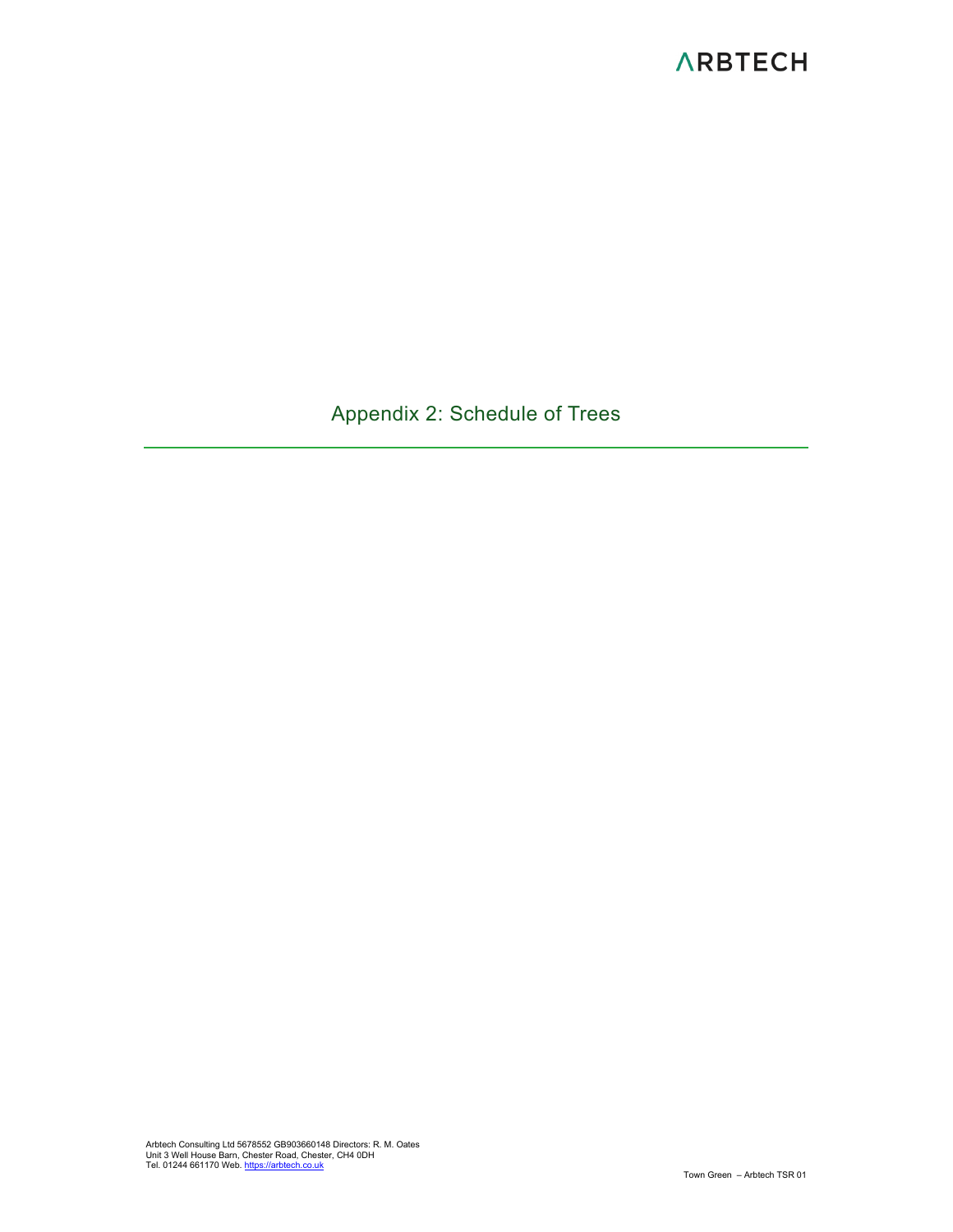| Client:<br>Project:<br>Survey Date: 07/10/2020<br>Jon Hartley<br>Surveyor: | Sawbridgeworth Town Council<br>Town Green, Bell Street, CM21 9AQ |              |                                     |                      |                      |                                            |                   |                            | <b>ARBTECH</b>                     |                                       | Unit 3, Well House Barns<br><b>Chester Road</b><br>Chester<br>Cheshire<br>CH4 0DH<br>Phone: 01244661170                                                                                                                                                                                                                                                                       |                    |
|----------------------------------------------------------------------------|------------------------------------------------------------------|--------------|-------------------------------------|----------------------|----------------------|--------------------------------------------|-------------------|----------------------------|------------------------------------|---------------------------------------|-------------------------------------------------------------------------------------------------------------------------------------------------------------------------------------------------------------------------------------------------------------------------------------------------------------------------------------------------------------------------------|--------------------|
| <b>Tree and Tag No</b><br><b>Species</b>                                   | <b>Hght</b><br>(m)                                               | No           | <b>Stems</b><br>Ø<br>(mm)           | <b>Spread</b><br>(m) | <b>Crown</b>         | <b>Clear</b><br>(m)                        | Age               | <b>RP</b><br>A(m2)<br>R(m) | Phys<br><b>Condition</b>           | <b>Structural</b><br><b>Condition</b> | <b>Preliminary Recommendations</b><br><b>Survey Comment</b>                                                                                                                                                                                                                                                                                                                   | Cat<br><b>ERC</b>  |
| <b>T01</b><br>Norway Maple<br>Acer platanoides                             | 9                                                                | $\mathbf{1}$ | 520                                 | Ν<br>Ε<br>S<br>W     | 3<br>4<br>4<br>3     | 5<br>5<br>5<br>5                           | M                 | A: 122.3<br>R: 6.23        | Good                               | C: Fair<br>S: Good<br>B: Good         | Recently crown reduced to current dimensions, all pruning cuts<br>made to suitable growth points and generally no larger than<br>60mm diameter.                                                                                                                                                                                                                               | B.1.2<br>$20+$ yrs |
| T <sub>02</sub><br>Common Horse Chestnut<br>Aesculus hippocastanum         | 12                                                               | 1            | 560                                 | N<br>Е<br>S<br>W     | 3.5<br>5.5<br>6<br>3 | 6<br>5<br>6<br>6                           | M                 | A: 141.9<br>R: 6.72        | Fair                               | C: Fair<br>S: Good<br>B: Good         | Regularly pruned approximately maintain ground clearance;<br>surface roots with some girdling at root crown; leaf minor<br>moth present with approximately 50% foliage density at time<br>of survey with leaf fall well under way.                                                                                                                                            | B.1.2<br>$20+$ yrs |
| T <sub>03</sub><br>Sycamore<br>Acer pseudoplatanus                         | 14                                                               | $\mathbf{1}$ | 610                                 | N<br>E<br>S<br>W     | 5<br>5<br>4.5<br>5.5 | 6<br>$\overline{7}$<br>8<br>$\overline{7}$ | M                 | A: 168.4<br>R: 7.32        | Good                               | C: Fair<br>S: Good<br>B: Good         | Three codominant stems with unions at 2m and 4m;<br>compensatory surface root growth suggests historical partial<br>windthrow; northern stem bifurcates at 6m with included bark<br>and two seams of reaction wood generation for 700mm<br>suggesting poor attachment, removal of this branch would<br>result in a poor form; naturally occurring deadwood in lower<br>crown. | B.1.2<br>$20+$ yrs |
| <b>Age Classifications:</b>                                                | Newly planted<br>N<br>Y<br>Young<br>SM Semi-mature               |              | EM<br>Mature<br>M<br>OM Over Mature | <b>Early Mature</b>  |                      |                                            | <b>Condition:</b> | C<br>S<br>B                | Crown<br><b>Stem</b><br>Basal area |                                       | Diameter<br>Ø<br>Stems:<br>(Eq) Equivalent stem diameter using BS5837:2012 definition<br><b>Estimated Remaining Contributio</b><br>ERC:                                                                                                                                                                                                                                       |                    |

BS5837:2012 Tree Survey

**Arbtech Consulting Ltd.**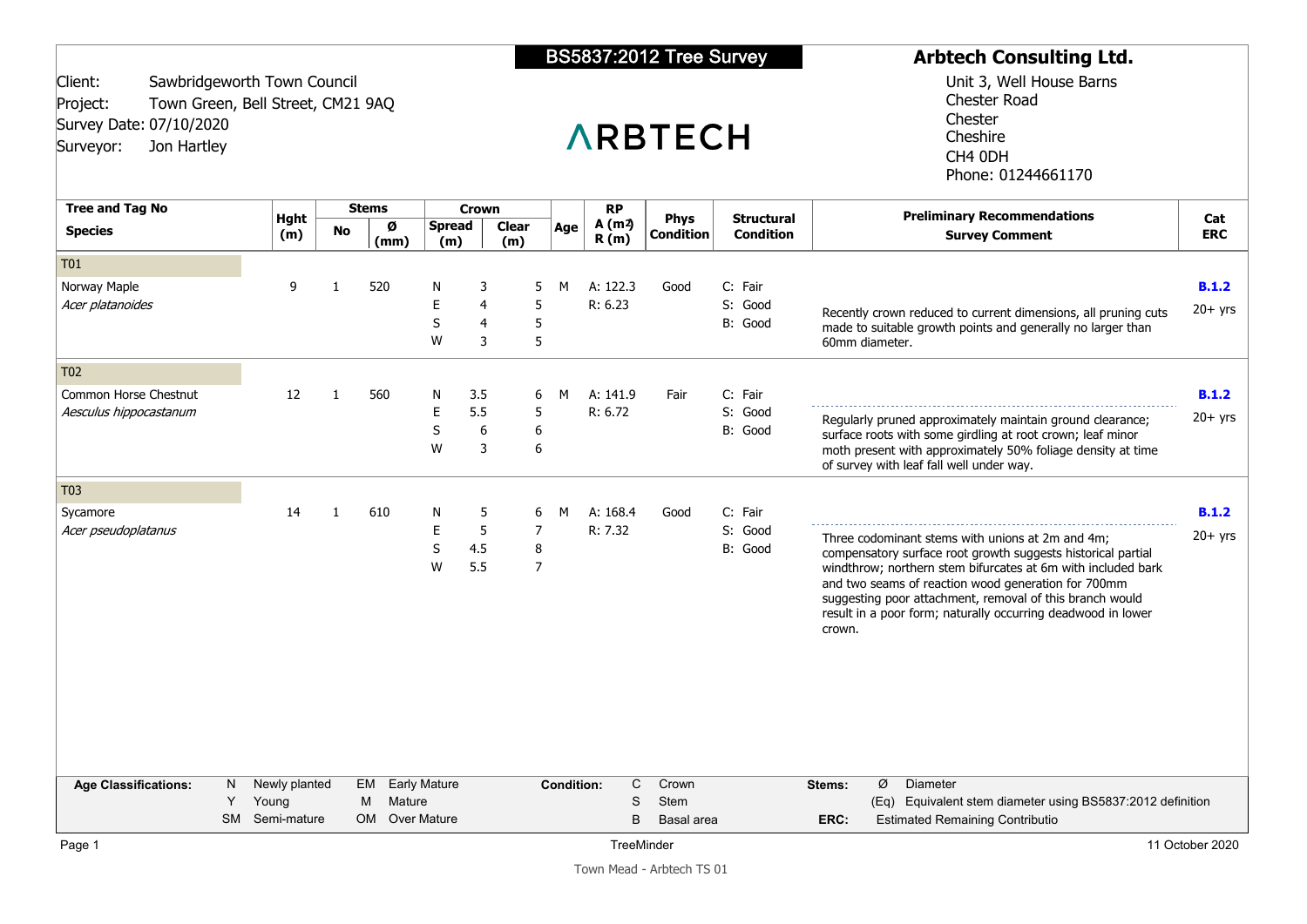| <b>Tree and Tag No</b>      |    |                    |                | <b>Stems</b> |                      | <b>Crown</b>          |                                  |                   | <b>RP</b>      |                                 |                                       | <b>Preliminary Recommendations</b>                                                                                          |                      |
|-----------------------------|----|--------------------|----------------|--------------|----------------------|-----------------------|----------------------------------|-------------------|----------------|---------------------------------|---------------------------------------|-----------------------------------------------------------------------------------------------------------------------------|----------------------|
| <b>Species</b>              |    | <b>Hght</b><br>(m) | No             | Ø<br>(mm)    | <b>Spread</b><br>(m) |                       | <b>Clear</b><br>(m)              | Age               | A (m2)<br>R(m) | <b>Phys</b><br><b>Condition</b> | <b>Structural</b><br><b>Condition</b> | <b>Survey Comment</b>                                                                                                       | Cat<br><b>ERC</b>    |
| T <sub>04</sub>             |    |                    |                |              |                      |                       |                                  |                   |                |                                 |                                       |                                                                                                                             |                      |
| Common Ash                  |    | 14                 | $\mathbf{1}$   | 320          | N                    | 3.5                   | 10                               | EM                | A: 46.3        | Fair                            | C: Fair                               |                                                                                                                             | B.1.2                |
| Fraxinus excelsior          |    |                    |                |              | Е                    | 6                     | 6                                |                   | R: 3.83        |                                 | S: Good                               | Two codominant stems from 2.5m, union tensile in nature;                                                                    | $20+$ yrs            |
|                             |    |                    |                |              | S                    | 1.5                   | 12                               |                   |                |                                 | B: Good                               | asymmetrical crown distribution due to proximity of companion                                                               |                      |
|                             |    |                    |                |              | W                    | 3.5                   | 9                                |                   |                |                                 |                                       | trees; historical stem wound on east side at 1m now occluded;                                                               |                      |
|                             |    |                    |                |              |                      |                       |                                  |                   |                |                                 |                                       | pruning works have removed all branches to to 7m; low<br>foliage density, defoliating insects present unidentifiable due to |                      |
|                             |    |                    |                |              |                      |                       |                                  |                   |                |                                 |                                       | crown height.                                                                                                               |                      |
| T <sub>05</sub>             |    |                    |                |              |                      |                       |                                  |                   |                |                                 |                                       |                                                                                                                             |                      |
| Common Ash                  |    | 14                 | $\mathbf{1}$   | 370          | N                    | 7.5                   | 4                                | EM                | A: 61.9        | Fair                            | C: Fair                               |                                                                                                                             | B.1.2                |
| Fraxinus excelsior          |    |                    |                |              | E                    | 6                     | 6                                |                   | R: 4.43        |                                 | S: Good                               | Two codominant stems from 2m, union tensile in nature;                                                                      | $20+$ yrs            |
|                             |    |                    |                |              | S                    | $\overline{2}$        | 12                               |                   |                |                                 | B: Good                               | asymmetrical crown distribution due to proximity of companion                                                               |                      |
|                             |    |                    |                |              | W                    | 1.5                   | 5                                |                   |                |                                 |                                       | trees; low foliage density, defoliating insects present<br>unidentifiable due to crown height.                              |                      |
| T <sub>06</sub>             |    |                    |                |              |                      |                       |                                  |                   |                |                                 |                                       |                                                                                                                             |                      |
| Common Ash                  |    | 14                 | 1              | 400          | N                    | 4.5                   | 7                                | EM                | A: 72.4        | Good                            | C: Good                               |                                                                                                                             | B.1.2                |
| Fraxinus excelsior          |    |                    |                |              | E                    | 3                     | 9                                |                   | R: 4.8         |                                 | S: Good                               | Three codominant stems from 2m and 3m, unions tensile in                                                                    | $20+$ yrs            |
|                             |    |                    |                |              | S                    | 6                     | 6                                |                   |                |                                 | B: Good                               | nature; defoliating insects present unidentifiable due to crown                                                             |                      |
|                             |    |                    |                |              | W                    | 4                     | 8                                |                   |                |                                 |                                       | height.                                                                                                                     |                      |
| <b>T07</b>                  |    |                    |                |              |                      |                       |                                  |                   |                |                                 |                                       |                                                                                                                             |                      |
| Common Yew                  |    | 6                  | $\overline{2}$ | 206 (Eq) N   |                      | -1                    | $\overline{2}$                   | SM                | A: 19.2        | Good                            | C: Good                               |                                                                                                                             | C.1                  |
| Taxus baccata               |    |                    |                |              | E                    | 2.5                   | $\overline{2}$                   |                   | R: 2.47        |                                 | S: Good                               | Under storey tree overtopped by ash and sycamore.                                                                           | $40+$ yrs            |
|                             |    |                    |                |              | S                    | 3                     | $\overline{2}$                   |                   |                |                                 | B: Good                               |                                                                                                                             |                      |
|                             |    |                    |                |              | W                    | 2.5                   | $\overline{2}$                   |                   |                |                                 |                                       |                                                                                                                             |                      |
| <b>T08</b>                  |    |                    |                |              |                      |                       |                                  |                   |                |                                 |                                       |                                                                                                                             |                      |
| Common Yew                  |    | 7                  | 3              | 269 (Eq) N   |                      | 3.5                   | $\mathbf{2}$                     | <b>SM</b>         | A: 32.8        | Good                            | C: Good                               |                                                                                                                             | C.1                  |
| Taxus baccata               |    |                    |                |              | E                    | 3.5                   | $\overline{2}$                   |                   | R: 3.23        |                                 | S: Good                               | Under storey tree overtopped by ash and sycamore.                                                                           | $40+$ yrs            |
|                             |    |                    |                |              | S<br>W               | $\overline{2}$<br>3.5 | $\overline{2}$<br>$\overline{2}$ |                   |                |                                 | B: Good                               |                                                                                                                             |                      |
|                             |    |                    |                |              |                      |                       |                                  |                   |                |                                 |                                       |                                                                                                                             |                      |
|                             |    |                    |                |              |                      |                       |                                  |                   |                |                                 |                                       |                                                                                                                             |                      |
|                             |    |                    |                |              |                      |                       |                                  |                   |                |                                 |                                       |                                                                                                                             |                      |
|                             |    |                    |                |              |                      |                       |                                  |                   |                |                                 |                                       |                                                                                                                             |                      |
| <b>Age Classifications:</b> | N, | Newly planted      |                | EM           | <b>Early Mature</b>  |                       |                                  | <b>Condition:</b> | C              | Crown                           |                                       | Diameter<br>Stems:<br>Ø                                                                                                     |                      |
|                             | Y  | Young              |                | Mature<br>M  |                      |                       |                                  |                   | $\mathbb S$    | Stem                            |                                       | (Eq) Equivalent stem diameter using BS5837:2012 definition                                                                  |                      |
|                             |    | SM Semi-mature     |                |              | OM Over Mature       |                       |                                  |                   | B              | Basal area                      |                                       | <b>Estimated Remaining Contributio</b><br>ERC:                                                                              |                      |
| $Dess \Omega$               |    |                    |                |              |                      |                       |                                  |                   |                | Trachlinder                     |                                       |                                                                                                                             | $11 \nO$ stabar 2020 |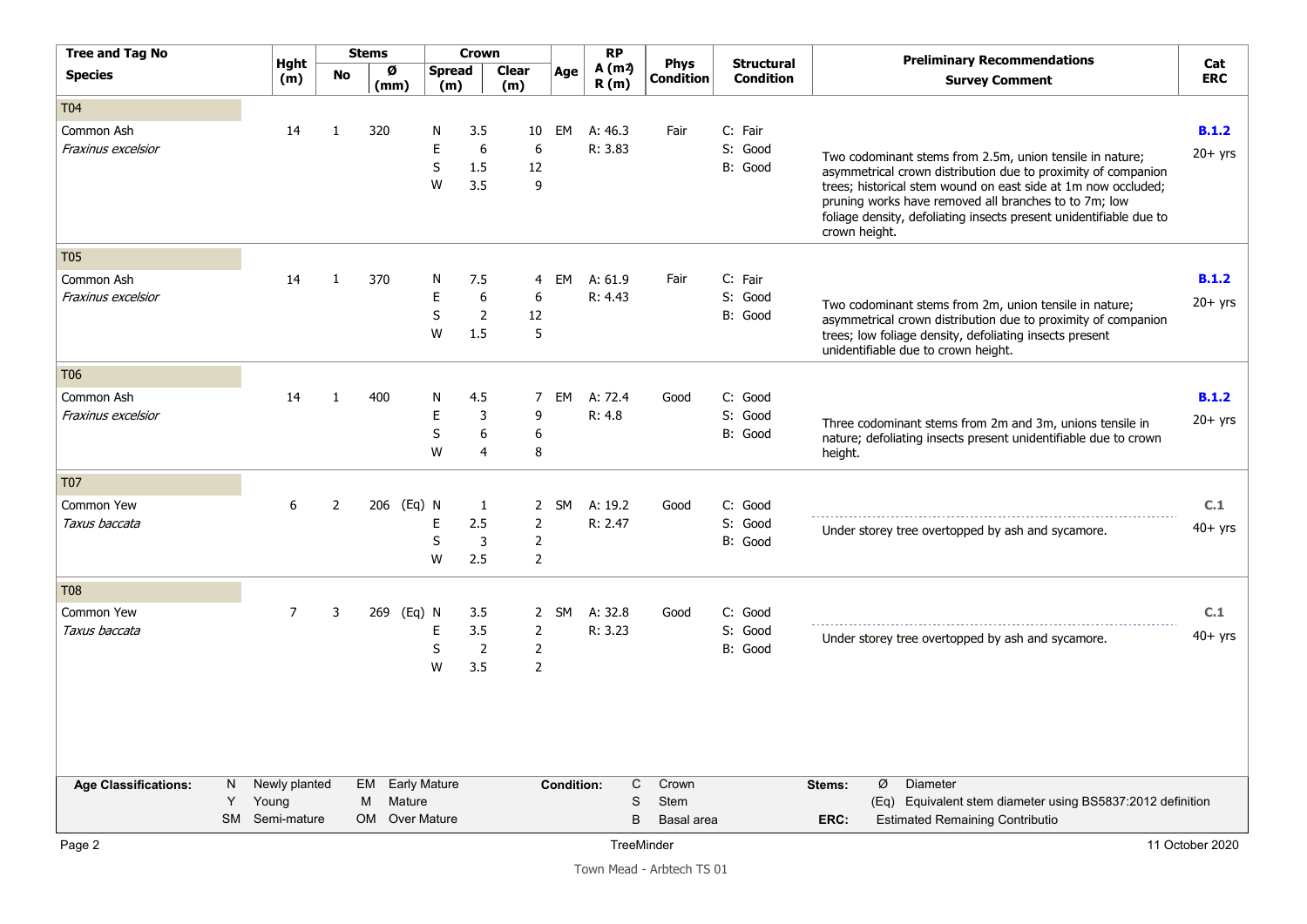| <b>Tree and Tag No</b>      |   |                    |                | <b>Stems</b> |                    |                      | <b>Crown</b>   |                |                   | <b>RP</b>                  |             |                                 |                                       |        |   | <b>Preliminary Recommendations</b>                            |                   |
|-----------------------------|---|--------------------|----------------|--------------|--------------------|----------------------|----------------|----------------|-------------------|----------------------------|-------------|---------------------------------|---------------------------------------|--------|---|---------------------------------------------------------------|-------------------|
| <b>Species</b>              |   | <b>Hght</b><br>(m) | <b>No</b>      |              | Ø<br>(mm)          | <b>Spread</b><br>(m) |                | Clear<br>(m)   | Age               | A(m <sub>2</sub> )<br>R(m) |             | <b>Phys</b><br><b>Condition</b> | <b>Structural</b><br><b>Condition</b> |        |   | <b>Survey Comment</b>                                         | Cat<br><b>ERC</b> |
| T <sub>09</sub>             |   |                    |                |              |                    |                      |                |                |                   |                            |             |                                 |                                       |        |   |                                                               |                   |
| Sycamore                    |   | 14                 | $\overline{2}$ |              | 354 (Eq) N         |                      | 3.2            | 6              | EM                | A: 56.6                    |             | Good                            | C: Good                               |        |   |                                                               | B.1.2             |
| Acer pseudoplatanus         |   |                    |                |              |                    | Ε                    | 3              | 7              |                   | R: 4.24                    |             |                                 | S: Good                               |        |   | Two codominant stems from ground level with included bark at  | $20+$ yrs         |
|                             |   |                    |                |              |                    | S                    | 4              | 6              |                   |                            |             |                                 | B: Fair                               | union. |   |                                                               |                   |
|                             |   |                    |                |              |                    | W                    | 3.5            | 9              |                   |                            |             |                                 |                                       |        |   |                                                               |                   |
| T10                         |   |                    |                |              |                    |                      |                |                |                   |                            |             |                                 |                                       |        |   |                                                               |                   |
| Sycamore                    |   | 15                 | $\overline{2}$ |              | 382 (Eq) N         |                      | 3.2            | 9              | EM                | A: 66.1                    |             | Good                            | C: Good                               |        |   |                                                               | B.1.2             |
| Acer pseudoplatanus         |   |                    |                |              |                    | E                    | 3              | $\overline{7}$ |                   | R: 4.58                    |             |                                 | S: Good                               |        |   | Two codominant stems from ground level with included bark at  | $20+$ yrs         |
|                             |   |                    |                |              |                    | S                    | 2.5            | $\overline{7}$ |                   |                            |             |                                 | B: Fair                               | union. |   |                                                               |                   |
|                             |   |                    |                |              |                    | W                    | 6              | 4              |                   |                            |             |                                 |                                       |        |   |                                                               |                   |
| T11                         |   |                    |                |              |                    |                      |                |                |                   |                            |             |                                 |                                       |        |   |                                                               |                   |
| Norway Maple                |   | 12                 | $\mathbf{1}$   |              | 280                | N                    | $\overline{2}$ | 3              | EM                | A: 35.5                    |             | Fair                            | C: Fair                               |        |   |                                                               | C.1.2             |
| Acer platanoides            |   |                    |                |              |                    | E                    | 1.5            | 7              |                   | R: 3.36                    |             |                                 | S: Good                               |        |   | Localised leaf necrosis; epicormic regeneration within crown; | $10+$ yrs         |
|                             |   |                    |                |              |                    | S                    | 3              | 3              |                   |                            |             |                                 | B: Good                               |        |   | asymmetrical crown distribution due to proximity of companion |                   |
|                             |   |                    |                |              |                    | W                    | 4              | $\overline{2}$ |                   |                            |             |                                 |                                       | trees. |   |                                                               |                   |
| T12                         |   |                    |                |              |                    |                      |                |                |                   |                            |             |                                 |                                       |        |   |                                                               |                   |
| Sycamore                    |   | 13                 | $\mathbf{1}$   |              | 290                | N                    | 5.5            | 4              | EM                | A: 38.1                    |             | Good                            | C: Good                               |        |   |                                                               | B.1.2             |
| Acer pseudoplatanus         |   |                    |                |              |                    | E                    | $\overline{4}$ | 6              |                   | R: 3.48                    |             |                                 | S: Good                               |        |   | Asymmetrical crown distribution due to proximity of companion | $20+$ yrs         |
|                             |   |                    |                |              |                    | S                    | 1.5            | $\overline{7}$ |                   |                            |             |                                 | B: Good                               | trees. |   |                                                               |                   |
|                             |   |                    |                |              |                    | W                    | 4.5            | 3.5            |                   |                            |             |                                 |                                       |        |   |                                                               |                   |
| T <sub>13</sub>             |   |                    |                |              |                    |                      |                |                |                   |                            |             |                                 |                                       |        |   |                                                               |                   |
| Small-Leafed Lime           |   | 12                 | $\mathbf{1}$   |              | 380                | N                    | 3.5            | 4              | EM                | A: 65.3                    |             | Good                            | C: Good                               |        |   |                                                               | B.1.2             |
| Tilia cordata               |   |                    |                |              |                    | E                    | 4.5            | 4              |                   | R: 4.55                    |             |                                 | S: Good                               |        |   | Two codominant stems from 2m; recent service trench 2m        | $20+$ yrs         |
|                             |   |                    |                |              |                    | S                    | $\overline{4}$ | $\overline{4}$ |                   |                            |             |                                 | B: Good                               |        |   | from base on west side.                                       |                   |
|                             |   |                    |                |              |                    | W                    | 5              | 3              |                   |                            |             |                                 |                                       |        |   |                                                               |                   |
| T14                         |   |                    |                |              |                    |                      |                |                |                   |                            |             |                                 |                                       |        |   |                                                               |                   |
| Sycamore                    |   | 15                 | $\mathbf{1}$   | 300          |                    | N                    | 4              | 4              | EM                | A: 40.7                    |             | Good                            | C: Good                               |        |   |                                                               | B.1.2             |
| Acer pseudoplatanus         |   |                    |                |              |                    | E                    | 3              | 3              |                   | R: 3.59                    |             |                                 | S: Good                               |        |   | No significant features noted.                                | $20+$ yrs         |
|                             |   |                    |                |              |                    | S                    | $\overline{4}$ | $\overline{2}$ |                   |                            |             |                                 | B: Good                               |        |   |                                                               |                   |
|                             |   |                    |                |              |                    | W                    | 3.5            | 4              |                   |                            |             |                                 |                                       |        |   |                                                               |                   |
| <b>Age Classifications:</b> | N | Newly planted      |                | EM           |                    | <b>Early Mature</b>  |                |                | <b>Condition:</b> |                            | C           | Crown                           |                                       | Stems: | Ø | Diameter                                                      |                   |
|                             | Y | Young              |                | M            | Mature             |                      |                |                |                   |                            | S           | Stem                            |                                       |        |   | (Eq) Equivalent stem diameter using BS5837:2012 definition    |                   |
|                             |   | SM Semi-mature     |                | <b>OM</b>    | <b>Over Mature</b> |                      |                |                |                   |                            | B           | Basal area                      |                                       | ERC:   |   | <b>Estimated Remaining Contributio</b>                        |                   |
| D                           |   |                    |                |              |                    |                      |                |                |                   |                            | Trooblinder |                                 |                                       |        |   |                                                               | $11$ Ostober 2020 |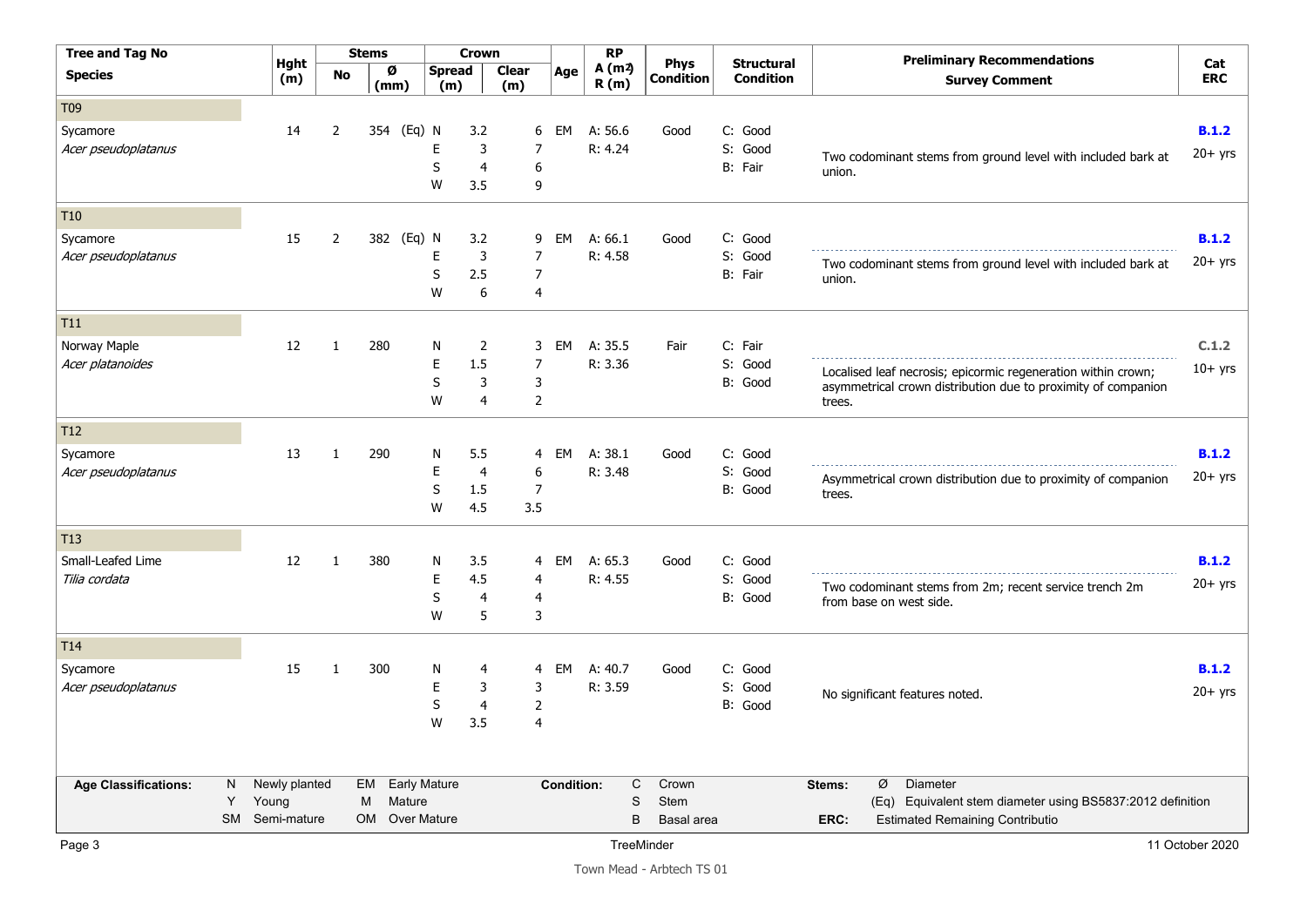| <b>Tree and Tag No</b>      |   |                    |                | <b>Stems</b> |                      | <b>Crown</b>   |                     |     | <b>RP</b>                  |            |                                 |                                       |              | <b>Preliminary Recommendations</b>                            |                     |
|-----------------------------|---|--------------------|----------------|--------------|----------------------|----------------|---------------------|-----|----------------------------|------------|---------------------------------|---------------------------------------|--------------|---------------------------------------------------------------|---------------------|
| <b>Species</b>              |   | <b>Hght</b><br>(m) | No             | Ø<br>(mm)    | <b>Spread</b><br>(m) |                | <b>Clear</b><br>(m) | Age | A(m <sub>2</sub> )<br>R(m) |            | <b>Phys</b><br><b>Condition</b> | <b>Structural</b><br><b>Condition</b> |              | <b>Survey Comment</b>                                         | Cat<br><b>ERC</b>   |
| T <sub>15</sub>             |   |                    |                |              |                      |                |                     |     |                            |            |                                 |                                       |              |                                                               |                     |
| Common Yew                  |   | 5                  | $\mathbf{1}$   | 110          | N                    | $\overline{2}$ | $\mathbf{2}$        | SM  | A: 5.5                     |            | Good                            | C: Good                               |              |                                                               | C.1                 |
| Taxus baccata               |   |                    |                |              | Ε                    | 1.5            | $\overline{2}$      |     | R: 1.32                    |            |                                 | S: Good                               |              | No significant features noted.                                | $40+$ yrs           |
|                             |   |                    |                |              | S                    | 1.5            | 2                   |     |                            |            |                                 | B: Good                               |              |                                                               |                     |
|                             |   |                    |                |              | W                    | 3              | $\overline{2}$      |     |                            |            |                                 |                                       |              |                                                               |                     |
| T <sub>16</sub>             |   |                    |                |              |                      |                |                     |     |                            |            |                                 |                                       |              |                                                               |                     |
| Cherry                      |   | 11                 | $\overline{2}$ |              | 338 (Eq) N           | 3              | 6                   | EM  | A: 51.8                    |            | Good                            | C: Fair                               |              |                                                               | B.1.2               |
| Prunus sp.                  |   |                    |                |              | Ε                    | 3.5            | 6                   |     | R: 4.06                    |            |                                 | S: Good                               |              | Two codominant stems from 1m.                                 | $20+$ yrs           |
|                             |   |                    |                |              | S                    | 4.5            | 3                   |     |                            |            |                                 | B: Good                               |              |                                                               |                     |
|                             |   |                    |                |              | W                    | 3              | 6                   |     |                            |            |                                 |                                       |              |                                                               |                     |
| T17                         |   |                    |                |              |                      |                |                     |     |                            |            |                                 |                                       |              |                                                               |                     |
| Cherry                      |   | 11                 | 1              | 250          | N                    | 3              | 4                   | EM  | A: 28.3                    |            | Good                            | C: Fair                               |              |                                                               | C.1.2               |
| Prunus sp.                  |   |                    |                |              | E                    | $\mathbf{1}$   | 6                   |     | R: 3                       |            |                                 | S: Good                               |              | Secondary stem from base wrapping the trunk to 1m;            | $20+$ yrs           |
|                             |   |                    |                |              | S                    | 2.5            | 4                   |     |                            |            |                                 | B: Good                               |              | asymmetrical crown distribution due to proximity of companion |                     |
|                             |   |                    |                |              | W                    | 4.5            | 2.5                 |     |                            |            |                                 |                                       | tree.        |                                                               |                     |
| T <sub>18</sub>             |   |                    |                |              |                      |                |                     |     |                            |            |                                 |                                       |              |                                                               |                     |
| Sycamore                    |   | 16                 | 1              | 380          | N                    | 4              | 5                   | M   | A: $65.3$                  |            | Good                            | C: Good                               |              |                                                               | B.1.2               |
| Acer pseudoplatanus         |   |                    |                |              | E                    | 4              | 7                   |     | R: 4.55                    |            |                                 | S: Not visible                        |              | Ivy obscures inspection of base and stem from ground level to | $20+$ yrs           |
|                             |   |                    |                |              | S                    | 5              | $\, 8$              |     |                            |            |                                 | B: Not visible                        | 11m.         |                                                               |                     |
|                             |   |                    |                |              | W                    | 5              | 7                   |     |                            |            |                                 |                                       |              |                                                               |                     |
| T19                         |   |                    |                |              |                      |                |                     |     |                            |            |                                 |                                       |              |                                                               |                     |
| Plum                        |   | $\overline{7}$     | $\mathbf{1}$   | 170          | N                    | 2.5            | 2                   | EM  | A: 13.1                    |            | Good                            | C: Good                               |              |                                                               | C.1                 |
| Prunus Domestica            |   |                    |                |              | E                    | 1.5            | $\mathbf{2}$        |     | R: 2.04                    |            |                                 | S: Not visible                        |              | Ivy obscures inspection of base and stem from ground level to | $20+$ yrs           |
|                             |   |                    |                |              | S                    | $\overline{2}$ | $\overline{2}$      |     |                            |            |                                 | B: Not visible                        | 4m.          |                                                               |                     |
|                             |   |                    |                |              | W                    | 2.5            | $\overline{2}$      |     |                            |            |                                 |                                       |              |                                                               |                     |
| T <sub>20</sub>             |   |                    |                |              |                      |                |                     |     |                            |            |                                 |                                       |              |                                                               |                     |
| Plum                        |   | 9                  | 1              | 270          | N                    | 2              | 5                   | M   | A: 33                      |            | Fair                            | C: Fair                               |              |                                                               | C.1                 |
| Prunus Domestica            |   |                    |                |              | E                    | 5              | 4                   |     | R: 3.24                    |            |                                 | S: Not visible                        |              | Asymmetrical crown distribution due to proximity of companion | $10+$ yrs           |
|                             |   |                    |                |              | S                    | 4              | 4                   |     |                            |            |                                 | B: Not visible                        |              | tree; ivy obscures inspection of base and stem from ground    |                     |
|                             |   |                    |                |              | W                    | 3.5            | 4                   |     |                            |            |                                 |                                       | level to 6m. |                                                               |                     |
|                             |   |                    |                |              |                      |                |                     |     |                            |            |                                 |                                       |              |                                                               |                     |
| <b>Age Classifications:</b> | N | Newly planted      |                | EM           | <b>Early Mature</b>  |                |                     |     | <b>Condition:</b>          | C          | Crown                           |                                       | Stems:       | Ø<br>Diameter                                                 |                     |
|                             | Y | Young              |                | M            | Mature               |                |                     |     |                            | S          | Stem                            |                                       |              | (Eq) Equivalent stem diameter using BS5837:2012 definition    |                     |
|                             |   | SM Semi-mature     |                | <b>OM</b>    | <b>Over Mature</b>   |                |                     |     |                            | B          | Basal area                      |                                       | ERC:         | <b>Estimated Remaining Contributio</b>                        |                     |
| Dao A                       |   |                    |                |              |                      |                |                     |     |                            | TrooMindor |                                 |                                       |              |                                                               | $11$ October $2020$ |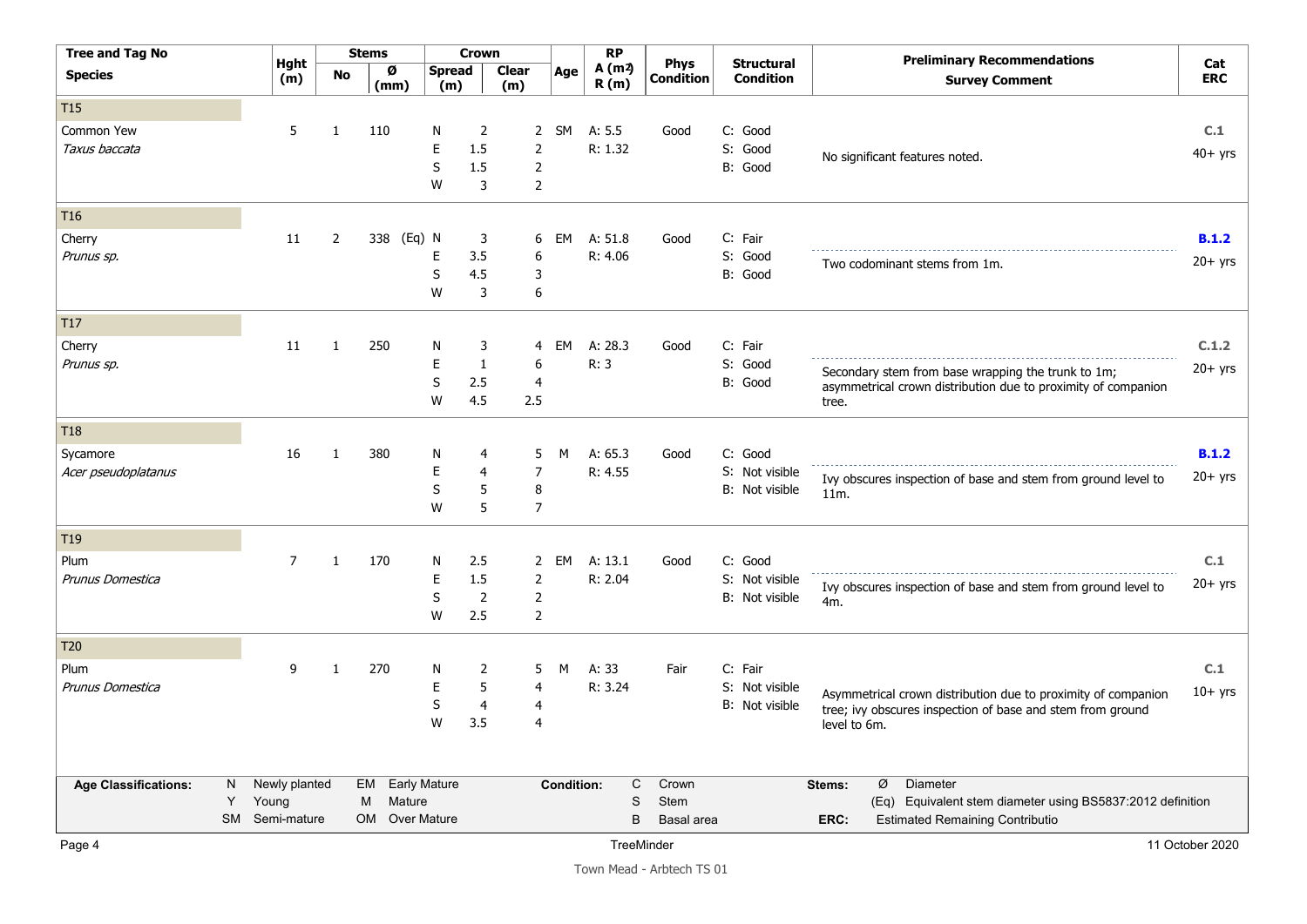| <b>Tree and Tag No</b>            |               |              | <b>Stems</b> |           |                      | <b>Crown</b>        |                                  |                   | <b>RP</b>                  |                                 |                                       |        | <b>Preliminary Recommendations</b>                                                                                |                   |
|-----------------------------------|---------------|--------------|--------------|-----------|----------------------|---------------------|----------------------------------|-------------------|----------------------------|---------------------------------|---------------------------------------|--------|-------------------------------------------------------------------------------------------------------------------|-------------------|
| <b>Species</b>                    | Hght<br>(m)   |              | <b>No</b>    | Ø<br>(mm) | <b>Spread</b><br>(m) |                     | <b>Clear</b><br>(m)              | Age               | A(m <sub>2</sub> )<br>R(m) | <b>Phys</b><br><b>Condition</b> | <b>Structural</b><br><b>Condition</b> |        | <b>Survey Comment</b>                                                                                             | Cat<br><b>ERC</b> |
| T <sub>21</sub>                   |               |              |              |           |                      |                     |                                  |                   |                            |                                 |                                       |        |                                                                                                                   |                   |
| Huntingdon Elm                    | 12            | $\mathbf{1}$ |              | 300       | N                    | 4                   | 4                                | EM                | A: $40.7$                  | Fair                            | C: Good                               |        |                                                                                                                   | C.1               |
| Ulmus x hollandica 'Vegeta'       |               |              |              |           | E                    | 2.5                 | 8                                |                   | R: 3.59                    |                                 | S: Good                               |        | Localised die back due to recent service trench 2m north of                                                       | $10+$ yrs         |
|                                   |               |              |              |           | S                    | 5                   | 2                                |                   |                            |                                 | B: Poor                               | base.  |                                                                                                                   |                   |
|                                   |               |              |              |           | W                    | 5                   | 5                                |                   |                            |                                 |                                       |        |                                                                                                                   |                   |
| T22                               |               |              |              |           |                      |                     |                                  |                   |                            |                                 |                                       |        |                                                                                                                   |                   |
| Copper Beech                      | 24            | $\mathbf{1}$ |              | 1260      | N                    | 11                  | 2                                | M                 | A: 707                     | Good                            | C: Good                               |        |                                                                                                                   | A.1.2.3           |
| Fagus sylvatica 'Purpurea'        |               |              |              |           | E                    | 10.5                | $\overline{2}$                   |                   | R: 15                      |                                 | S: Good                               |        | Two codominant stems from 3m; new buttress roots all round                                                        | $40+$ yrs         |
|                                   |               |              |              |           | S                    | 10                  | $\overline{2}$                   |                   |                            |                                 | B: Good                               |        | suggesting some factor which needed compensating for, no                                                          |                   |
|                                   |               |              |              |           | W                    | 11                  | $\overline{2}$                   |                   |                            |                                 |                                       |        | fungal fruiting bodies found, no dysfunction detected with<br>sounding hammer; flat area on on west side at base. |                   |
| T <sub>23</sub>                   |               |              |              |           |                      |                     |                                  |                   |                            |                                 |                                       |        |                                                                                                                   |                   |
| Sycamore                          | 6             | $\mathbf{1}$ |              | 310       | N                    | 1.5                 | 3                                | EM                | A: 43.5                    | Poor                            | C: Poor                               |        |                                                                                                                   | C.1               |
| Acer pseudoplatanus               |               |              |              |           | E                    | $\mathbf 0$         | 3                                |                   | R: 3.72                    |                                 | S: Fair                               |        | Topped at 4m; dieback in limited regeneration; ivy obscures                                                       | $10+$ yrs         |
|                                   |               |              |              |           | S                    | $\overline{2}$      | 3                                |                   |                            |                                 | B: Good                               |        | inspection of stem and base from ground level to apex.                                                            |                   |
|                                   |               |              |              |           | W                    | 2.5                 | 3                                |                   |                            |                                 |                                       |        |                                                                                                                   |                   |
| T24                               |               |              |              |           |                      |                     |                                  |                   |                            |                                 |                                       |        |                                                                                                                   |                   |
| Common Lime                       | 8             | $\mathbf{1}$ |              | 400       | N                    | 4                   | $\mathbf{2}$                     | EM                | A: 72.4                    | Good                            | C: Fair                               |        |                                                                                                                   | B.1.2             |
| Tilia europaea                    |               |              |              |           | E                    | 4                   | 2                                |                   | R: 4.8                     |                                 | S: Good                               |        | Member of linear group of six such limes managed as high                                                          | $40+$ yrs         |
|                                   |               |              |              |           | S<br>W               | 4<br>4              | $\mathbf 2$<br>$\overline{2}$    |                   |                            |                                 | B: Good                               |        | pollards: last pollarded approximately 10yrs ago; trees likely to                                                 |                   |
|                                   |               |              |              |           |                      |                     |                                  |                   |                            |                                 |                                       |        | impact the adjacent listed wall.                                                                                  |                   |
| T <sub>25</sub>                   |               |              |              |           |                      |                     |                                  |                   |                            |                                 |                                       |        |                                                                                                                   |                   |
| Common Lime                       | 6             | 1            |              | 280       | N                    | 3                   | 2                                | EM                | A: 35.5                    | Good                            | C: Fair                               |        |                                                                                                                   | B.1.2             |
| Tilia europaea                    |               |              |              |           | E                    | 3                   | $\overline{2}$                   |                   | R: 3.36                    |                                 | S: Good                               |        | Member of linear group of six such limes managed as high                                                          | $40+$ yrs         |
|                                   |               |              |              |           | S<br>W               | 3<br>3              | $\overline{2}$<br>$\overline{2}$ |                   |                            |                                 | B: Good                               |        | pollards: last pollarded approximately 10yrs ago; trees likely to<br>impact the adjacent listed wall.             |                   |
|                                   |               |              |              |           |                      |                     |                                  |                   |                            |                                 |                                       |        |                                                                                                                   |                   |
| T <sub>26</sub>                   |               |              |              |           |                      |                     |                                  |                   |                            |                                 |                                       |        |                                                                                                                   |                   |
| Common Lime                       | 8             | 1            |              | 430       | N                    | 4                   | $\mathbf{2}$                     | EM                | A: 83.7                    | Good                            | C: Fair                               |        |                                                                                                                   | B.1.2             |
| Tilia europaea                    |               |              |              |           | E                    | 4                   | $\overline{2}$                   |                   | R: 5.16                    |                                 | S: Good                               |        | Member of linear group of six such limes managed as high                                                          | $40+$ yrs         |
|                                   |               |              |              |           | S<br>W               | 4<br>$\overline{4}$ | $\overline{2}$<br>$\overline{2}$ |                   |                            |                                 | B: Good                               |        | pollards: last pollarded approximately 10yrs ago; trees likely to                                                 |                   |
|                                   |               |              |              |           |                      |                     |                                  |                   |                            |                                 |                                       |        | impact the adjacent listed wall.                                                                                  |                   |
| <b>Age Classifications:</b><br>N. | Newly planted |              | EM           |           | <b>Early Mature</b>  |                     |                                  | <b>Condition:</b> | C                          | Crown                           |                                       | Stems: | Diameter<br>Ø                                                                                                     |                   |
| Υ                                 | Young         |              | M            | Mature    |                      |                     |                                  |                   | S                          | <b>Stem</b>                     |                                       |        | (Eq) Equivalent stem diameter using BS5837:2012 definition                                                        |                   |
| <b>SM</b>                         | Semi-mature   |              | OM           |           | <b>Over Mature</b>   |                     |                                  |                   | B                          | Basal area                      |                                       | ERC:   | <b>Estimated Remaining Contributio</b>                                                                            |                   |
| Page 5                            |               |              |              |           |                      |                     |                                  |                   | <b>TreeMinder</b>          |                                 |                                       |        |                                                                                                                   | 11 October 2020   |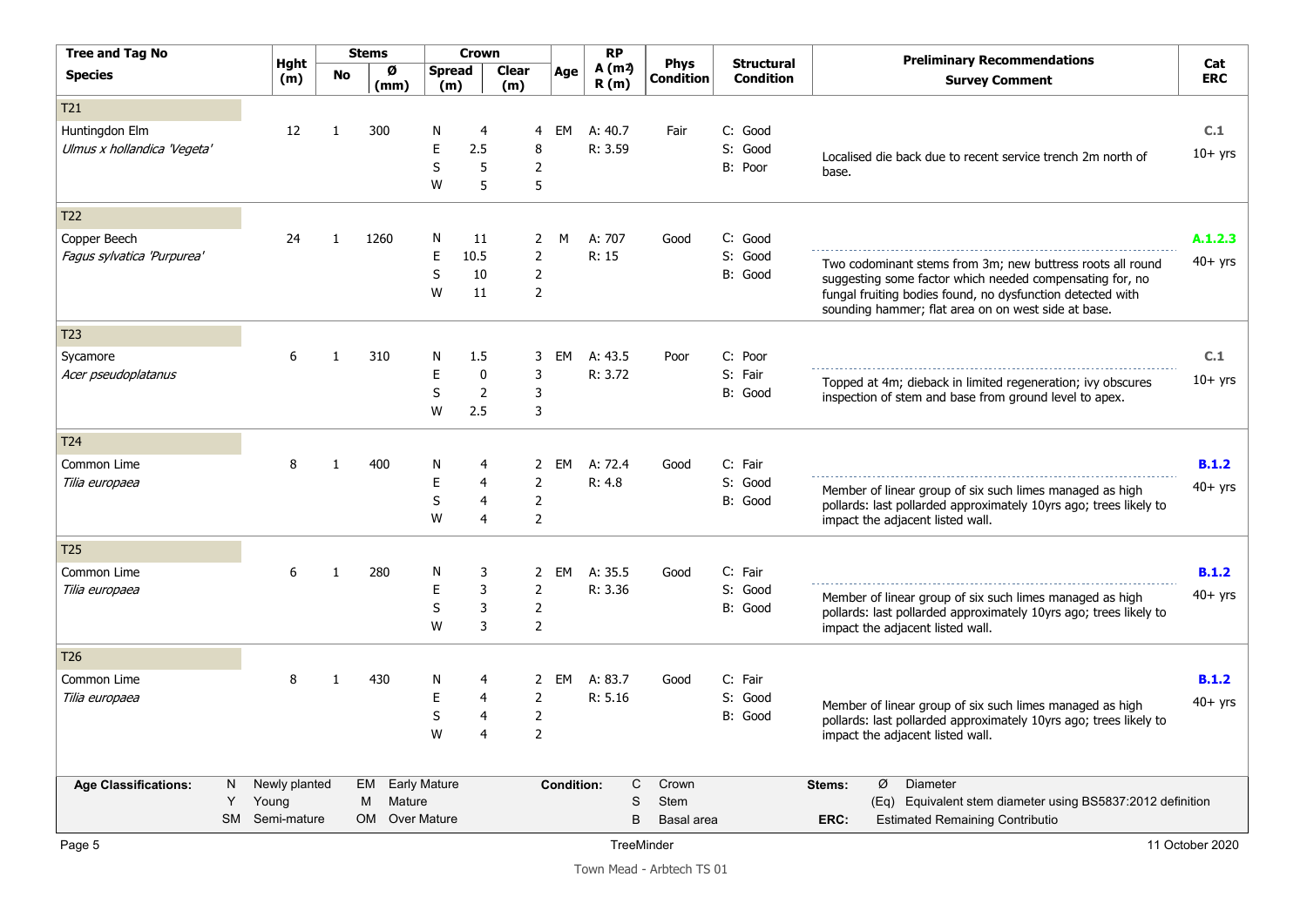| <b>Tree and Tag No</b>      |    |                    |              | <b>Stems</b> |                      | <b>Crown</b>   |                     |                    |                   | <b>RP</b>                  |                                 |                                       |        | <b>Preliminary Recommendations</b>                                |                   |
|-----------------------------|----|--------------------|--------------|--------------|----------------------|----------------|---------------------|--------------------|-------------------|----------------------------|---------------------------------|---------------------------------------|--------|-------------------------------------------------------------------|-------------------|
| <b>Species</b>              |    | <b>Hght</b><br>(m) | <b>No</b>    | Ø<br>(mm)    | <b>Spread</b><br>(m) |                | <b>Clear</b><br>(m) |                    | Age               | A(m <sub>2</sub> )<br>R(m) | <b>Phys</b><br><b>Condition</b> | <b>Structural</b><br><b>Condition</b> |        | <b>Survey Comment</b>                                             | Cat<br><b>ERC</b> |
| T <sub>27</sub>             |    |                    |              |              |                      |                |                     |                    |                   |                            |                                 |                                       |        |                                                                   |                   |
| Common Lime                 |    | 6                  | $\mathbf{1}$ | 240          | N                    | 3              |                     | $\mathbf{2}$<br>EM |                   | A: 26.1                    | Fair                            | C: Fair                               |        |                                                                   | C.1.2             |
| Tilia europaea              |    |                    |              |              | E                    | 3              | $\overline{2}$      |                    |                   | R: 2.88                    |                                 | S: Good                               |        | Member of linear group of six such limes managed as high          | $10+$ yrs         |
|                             |    |                    |              |              | S                    | 3              | $\overline{2}$      |                    |                   |                            |                                 | B: Good                               |        | pollards: last pollarded approximately 10yrs ago; trees likely to |                   |
|                             |    |                    |              |              | W                    | 3              | $\overline{2}$      |                    |                   |                            |                                 |                                       |        | impact the adjacent listed wall.                                  |                   |
| T <sub>28</sub>             |    |                    |              |              |                      |                |                     |                    |                   |                            |                                 |                                       |        |                                                                   |                   |
| Common Lime                 |    | 8                  | $\mathbf{1}$ | 340          | N                    | 3              | $\mathbf{2}$        | EM                 |                   | A: 52.3                    | Good                            | C: Fair                               |        |                                                                   | B.1.2             |
| Tilia europaea              |    |                    |              |              | E                    | 3              | $\overline{2}$      |                    |                   | R: 4.08                    |                                 | S: Good                               |        | Member of linear group of six such limes managed as high          | $40+$ yrs         |
|                             |    |                    |              |              | S                    | 3              | $\overline{2}$      |                    |                   |                            |                                 | B: Good                               |        | pollards: last pollarded approximately 10yrs ago; trees likely to |                   |
|                             |    |                    |              |              | W                    | 3              | $\overline{2}$      |                    |                   |                            |                                 |                                       |        | impact the adjacent listed wall.                                  |                   |
| T <sub>29</sub>             |    |                    |              |              |                      |                |                     |                    |                   |                            |                                 |                                       |        |                                                                   |                   |
| Common Lime                 |    | 10                 | 1            | 470          | N                    | 4              | $\mathbf{2}$        | EM                 |                   | A: 99.9                    | Good                            | C: Fair                               |        |                                                                   | B.1.2             |
| Tilia europaea              |    |                    |              |              | E                    | $\overline{4}$ | $\overline{2}$      |                    |                   | R: 5.63                    |                                 | S: Good                               |        | Member of linear group of six such limes managed as high          | $40+$ yrs         |
|                             |    |                    |              |              | S                    | 4              | $\overline{2}$      |                    |                   |                            |                                 | B: Good                               |        | pollards: last pollarded approximately 10yrs ago; trees likely to |                   |
|                             |    |                    |              |              | W                    | 4              | $\overline{2}$      |                    |                   |                            |                                 |                                       |        | impact the adjacent listed wall.                                  |                   |
| <b>T30</b>                  |    |                    |              |              |                      |                |                     |                    |                   |                            |                                 |                                       |        | <b>Estimated Measurements</b>                                     |                   |
| Common Ash                  |    | 10                 | 1            | 180          | N                    | 0              | 6                   | EM                 |                   | A: 14.7                    | Dead                            | C: Poor                               |        |                                                                   | U                 |
| Fraxinus excelsior          |    |                    |              |              | E                    | $\mathbf{1}$   | 6                   |                    |                   | R: 2.16                    |                                 | S: Poor                               |        | Standing dead tree.                                               | n/a               |
|                             |    |                    |              |              | S                    | $\overline{2}$ | 6                   |                    |                   |                            |                                 | B: Poor                               |        |                                                                   |                   |
|                             |    |                    |              |              | W                    | $\mathbf{1}$   | 6                   |                    |                   |                            |                                 |                                       |        |                                                                   |                   |
| T31                         |    |                    |              |              |                      |                |                     |                    |                   |                            |                                 |                                       |        |                                                                   |                   |
| Common Yew                  |    | 12                 | $\mathbf{1}$ | 790          | N                    | 6              | 3                   | M                  |                   | A: 282.4                   | Fair                            | C: Good                               |        |                                                                   | B.1               |
| Taxus baccata               |    |                    |              |              | E                    | 6              | 3                   |                    |                   | R: 9.48                    |                                 | S: Good                               |        | Lower than normal foliage density throughout crown.               | $40+$ yrs         |
|                             |    |                    |              |              | S                    | 4              | 3                   |                    |                   |                            |                                 | B: Good                               |        |                                                                   |                   |
|                             |    |                    |              |              | W                    | 5.5            | 3                   |                    |                   |                            |                                 |                                       |        |                                                                   |                   |
|                             |    |                    |              |              |                      |                |                     |                    |                   |                            |                                 |                                       |        |                                                                   |                   |
|                             |    |                    |              |              |                      |                |                     |                    |                   |                            |                                 |                                       |        |                                                                   |                   |
|                             |    |                    |              |              |                      |                |                     |                    |                   |                            |                                 |                                       |        |                                                                   |                   |
|                             |    |                    |              |              |                      |                |                     |                    |                   |                            |                                 |                                       |        |                                                                   |                   |
|                             |    |                    |              |              |                      |                |                     |                    |                   |                            |                                 |                                       |        |                                                                   |                   |
|                             |    |                    |              |              |                      |                |                     |                    |                   |                            |                                 |                                       |        |                                                                   |                   |
| <b>Age Classifications:</b> | N. | Newly planted      |              | EM           | <b>Early Mature</b>  |                |                     |                    | <b>Condition:</b> | C                          | Crown                           |                                       | Stems: | Ø<br><b>Diameter</b>                                              |                   |
| Y                           |    | Young              |              | M            | Mature               |                |                     |                    |                   | S                          | Stem                            |                                       |        | (Eq) Equivalent stem diameter using BS5837:2012 definition        |                   |
|                             |    | SM Semi-mature     |              |              | OM Over Mature       |                |                     |                    |                   | B                          | Basal area                      |                                       | ERC:   | <b>Estimated Remaining Contributio</b>                            |                   |
|                             |    |                    |              |              |                      |                |                     |                    |                   |                            |                                 |                                       |        |                                                                   | $\cdots$          |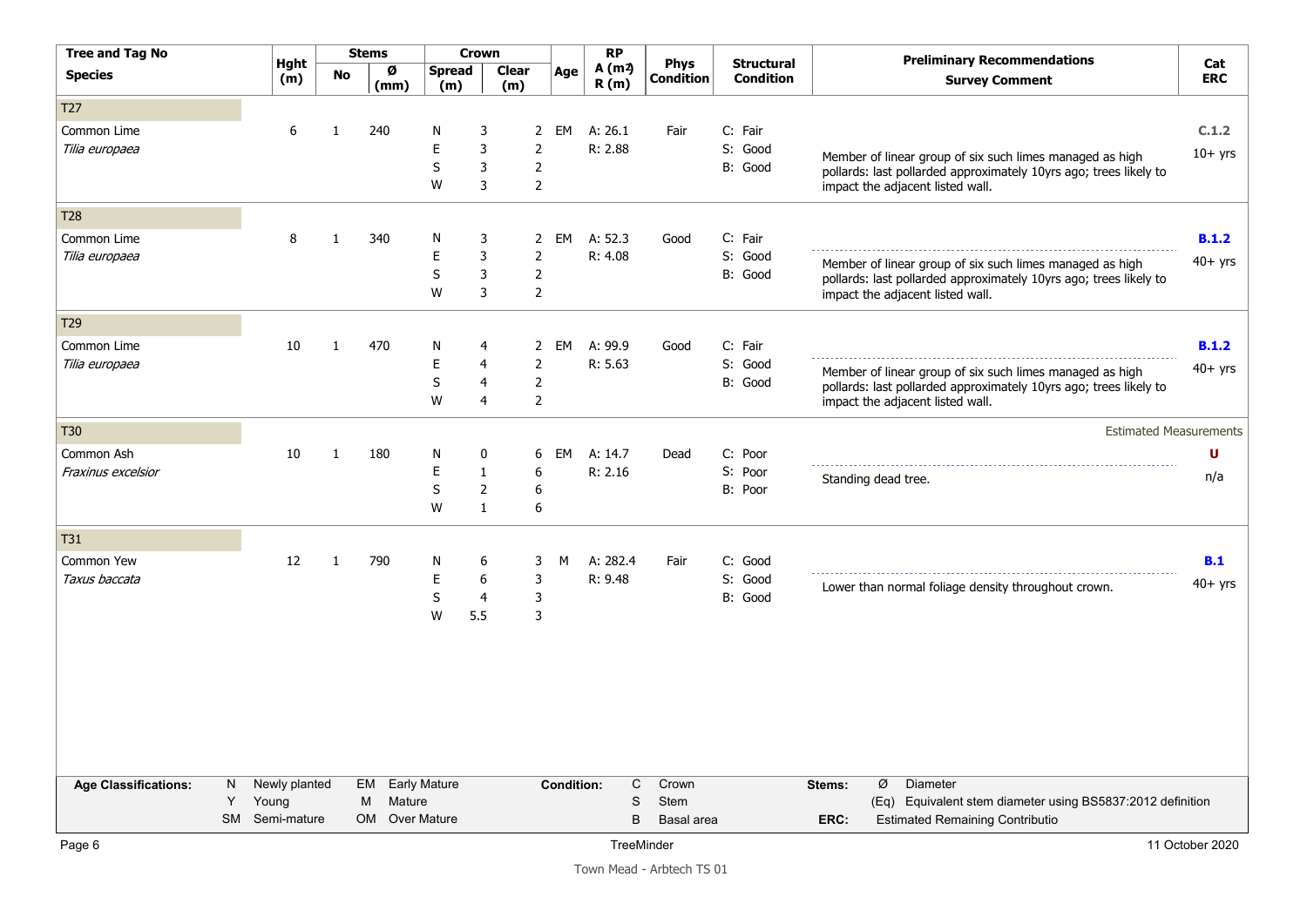Appendix 3: Tree Constraints Plan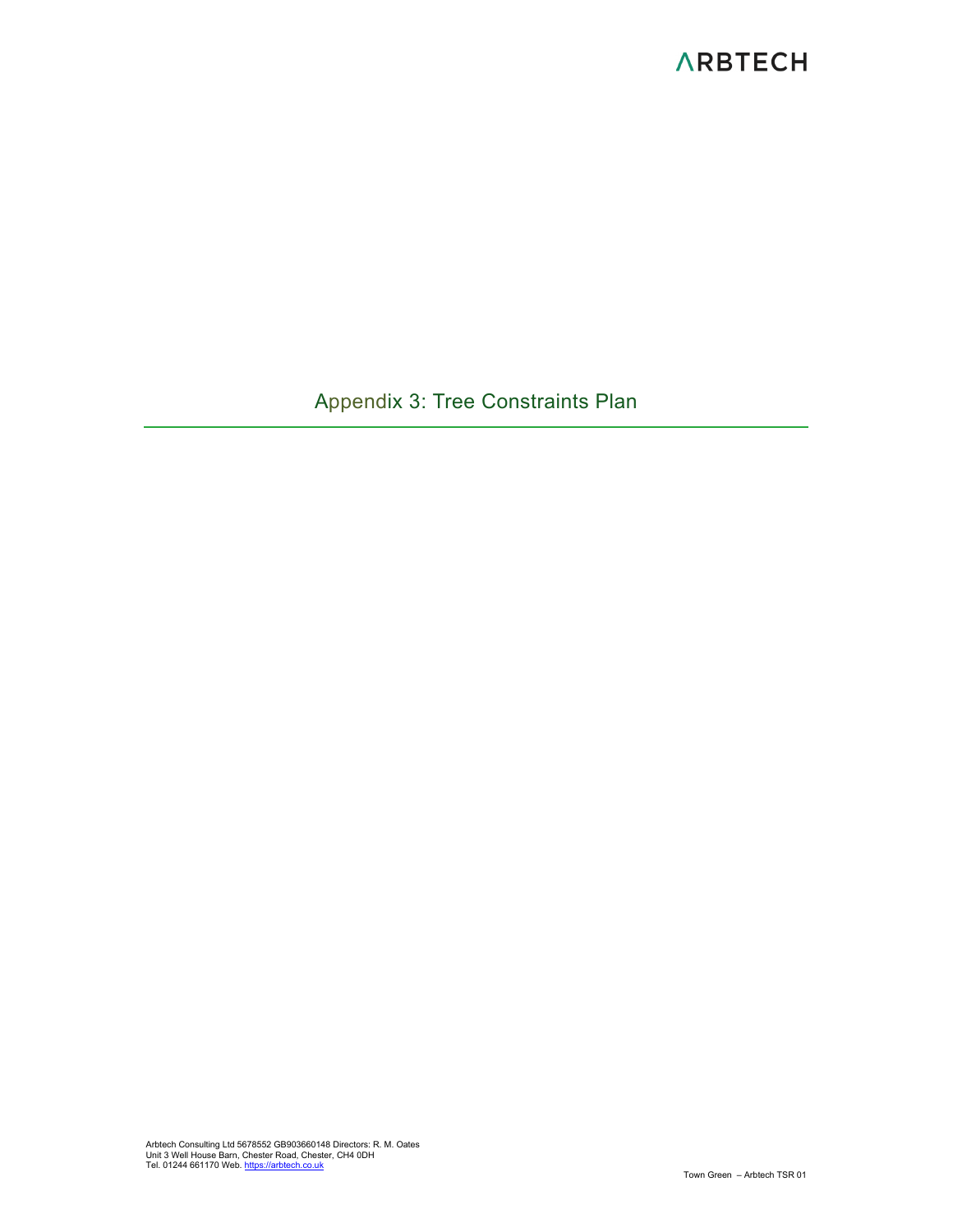67.59

67.59

| N               |                        |                                                                                                                                                                                       | <b>Tree Categories</b>                                                    |                                         |                                                                                                                                                                                                                                                                                                                                                                                                                                                                                                                                                                                                                                                                                      |            |
|-----------------|------------------------|---------------------------------------------------------------------------------------------------------------------------------------------------------------------------------------|---------------------------------------------------------------------------|-----------------------------------------|--------------------------------------------------------------------------------------------------------------------------------------------------------------------------------------------------------------------------------------------------------------------------------------------------------------------------------------------------------------------------------------------------------------------------------------------------------------------------------------------------------------------------------------------------------------------------------------------------------------------------------------------------------------------------------------|------------|
| <b>NW</b><br>NE |                        | demolition and construction - Recommendations'                                                                                                                                        |                                                                           |                                         | Trees are categorised in accordance with the cascade chart in Table 1<br>of the British Standard BS 5837:2012 'Trees in relation to design,                                                                                                                                                                                                                                                                                                                                                                                                                                                                                                                                          |            |
| ESE<br>WS!      |                        |                                                                                                                                                                                       | for longer than 10 years.                                                 |                                         | Category 'U' - Trees in such condition that they cannot realistically be<br>retained as living trees in context of the current land use<br>Category 'A' - Trees of high quality with an estimated remaining life                                                                                                                                                                                                                                                                                                                                                                                                                                                                     |            |
| SW<br>SE        |                        |                                                                                                                                                                                       | expectancy of at least 40 years.<br>life expectancy of at least 20 years. |                                         | Category 'B' - Trees of moderate quality with an estimated remaining                                                                                                                                                                                                                                                                                                                                                                                                                                                                                                                                                                                                                 |            |
| Indicative only |                        |                                                                                                                                                                                       | stem diameter below 150mm.                                                |                                         | Category 'C' - Trees of low quality with an estimated remaining life<br>expectancy of at least 10 years, or young trees with a                                                                                                                                                                                                                                                                                                                                                                                                                                                                                                                                                       |            |
|                 |                        | reflect the likely distribution of the roots.                                                                                                                                         | <b>Root Protection Area</b>                                               |                                         | In order to avoid damage to the roots or rooting environment of<br>retained trees, the Root Protection Areas (RPAs) should be plotted<br>around each of the category A, B and C trees. This is a minimum area<br>in m <sup>2</sup> which should be left undisturbed around each retained tree.<br>The RPA is calculated using the British Standard BS 5837:2012 'Trees<br>in relation to design, demolition and construction - Recommendations.<br>The calculated RPA is capped to 707m <sup>2</sup> , which is the equivalent to a<br>circle with a radius of 15m. Where there appears to be restrictions to<br>root growth the root protection area is reshaped to more accurately |            |
|                 |                        |                                                                                                                                                                                       | <b>Tree Survey Report</b>                                                 |                                         |                                                                                                                                                                                                                                                                                                                                                                                                                                                                                                                                                                                                                                                                                      |            |
|                 | shrub groups.          |                                                                                                                                                                                       |                                                                           |                                         | Please refer to Arbtech Consulting Ltd. Tree Survey Report and Tree<br>Schedule for full details on all surveyed trees, hedgerows and major                                                                                                                                                                                                                                                                                                                                                                                                                                                                                                                                          |            |
|                 |                        | obtain and arboricultural report to include:<br>a) An arboricultural impact assessment (AIA);<br>b) An arboricultural method statement (AMS); and<br>c) A tree protection plan (TPP). |                                                                           |                                         | All trees were surveyed and categorised in accordance with the<br>guidance as set out in the British Standard BS5837:2012 Tree in<br>relation to design, demolition and construction - Recommendations.<br>We make the following recommendation to ensure that no conditions<br>relating to arboriculture are attached to any planning consent secured:                                                                                                                                                                                                                                                                                                                              |            |
|                 |                        |                                                                                                                                                                                       |                                                                           |                                         |                                                                                                                                                                                                                                                                                                                                                                                                                                                                                                                                                                                                                                                                                      |            |
|                 |                        |                                                                                                                                                                                       |                                                                           |                                         |                                                                                                                                                                                                                                                                                                                                                                                                                                                                                                                                                                                                                                                                                      |            |
|                 | Rev:                   | Notes:<br>Date:                                                                                                                                                                       |                                                                           |                                         |                                                                                                                                                                                                                                                                                                                                                                                                                                                                                                                                                                                                                                                                                      |            |
|                 |                        |                                                                                                                                                                                       | https://arbtech.co.uk, 01244 661170                                       |                                         | <b>ARBTECH</b><br>Unit 3, Well House Barns, Chester, CH4 0DH                                                                                                                                                                                                                                                                                                                                                                                                                                                                                                                                                                                                                         |            |
|                 | Project:               |                                                                                                                                                                                       |                                                                           | <b>Town Green</b><br><b>Bell Street</b> |                                                                                                                                                                                                                                                                                                                                                                                                                                                                                                                                                                                                                                                                                      |            |
|                 | Client:                |                                                                                                                                                                                       |                                                                           | <b>CM21 9AQ</b>                         |                                                                                                                                                                                                                                                                                                                                                                                                                                                                                                                                                                                                                                                                                      |            |
|                 | Drawing:               |                                                                                                                                                                                       |                                                                           |                                         | Sawbridgeworth Town Council                                                                                                                                                                                                                                                                                                                                                                                                                                                                                                                                                                                                                                                          |            |
|                 | Based on:              |                                                                                                                                                                                       | <b>Tree Constraints Plan</b><br><b>THESU-J-0023</b>                       |                                         |                                                                                                                                                                                                                                                                                                                                                                                                                                                                                                                                                                                                                                                                                      |            |
|                 | Drawing No:            | Arbtech TCP 01                                                                                                                                                                        |                                                                           |                                         | Rev:                                                                                                                                                                                                                                                                                                                                                                                                                                                                                                                                                                                                                                                                                 |            |
|                 | Date:<br>Oct 2020      |                                                                                                                                                                                       | Scale:                                                                    | $1:100 \text{ @ ao}$                    | Drawn:                                                                                                                                                                                                                                                                                                                                                                                                                                                                                                                                                                                                                                                                               | <b>JCH</b> |
|                 | Key:<br>Tree<br>Nos.:  | <b>T01</b>                                                                                                                                                                            | Tree<br>Canopies:                                                         |                                         | Trunks:                                                                                                                                                                                                                                                                                                                                                                                                                                                                                                                                                                                                                                                                              |            |
|                 | RPAs:                  |                                                                                                                                                                                       | Category<br>'U' trees:                                                    |                                         | Category<br>'A' trees:                                                                                                                                                                                                                                                                                                                                                                                                                                                                                                                                                                                                                                                               |            |
|                 | Category<br>'B' trees: |                                                                                                                                                                                       | Category<br>'C' trees:                                                    |                                         |                                                                                                                                                                                                                                                                                                                                                                                                                                                                                                                                                                                                                                                                                      |            |



![](_page_18_Picture_7.jpeg)